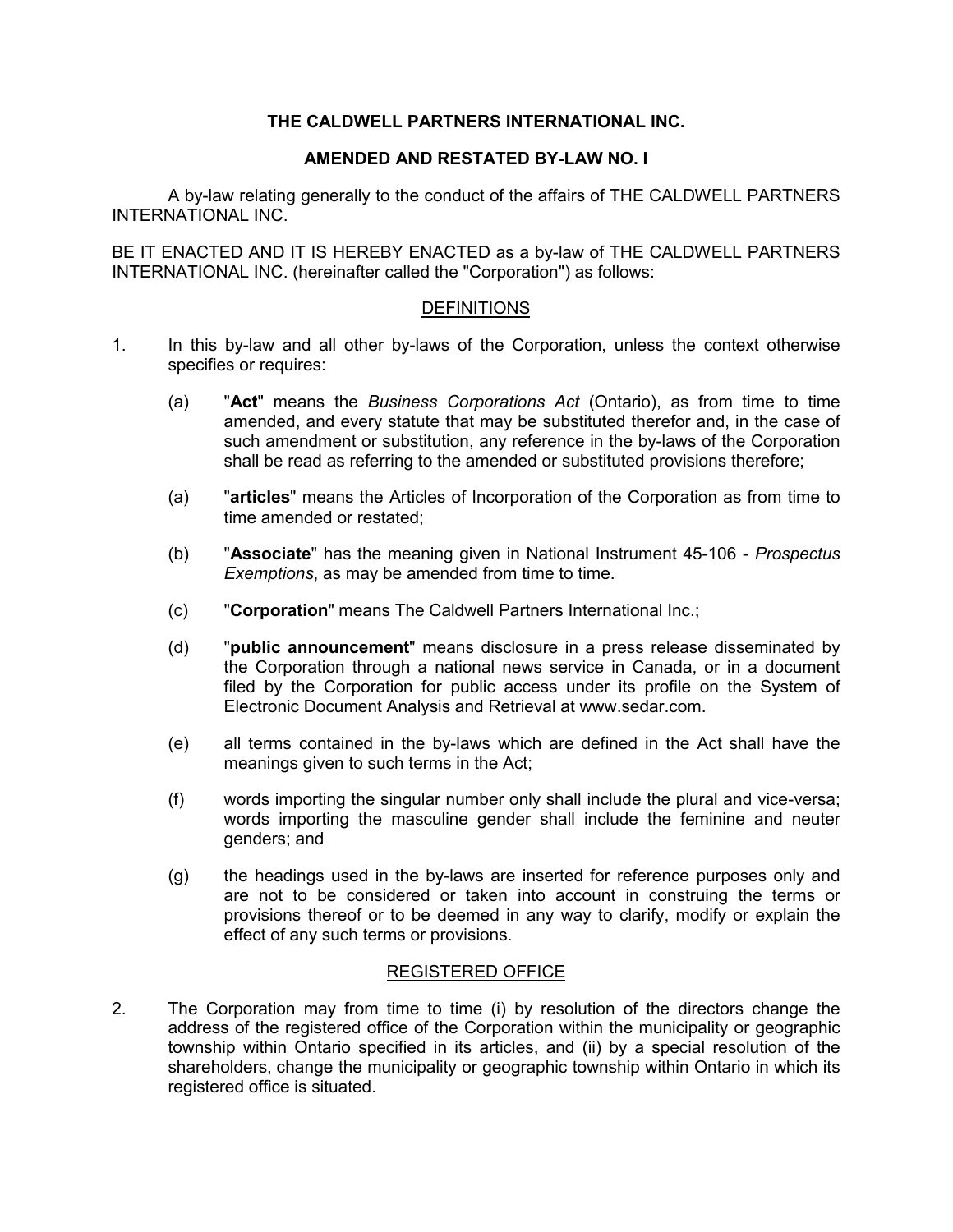#### **SEAL**

3. The Corporation may, but need not, adopt a corporate seal, and if one is adopted, it may be changed from time to time by the board. An instrument or agreement executed on behalf of the Corporation by a director, an officer or an agent of the Corporation is not invalid merely because the corporate seal, if any, is not affixed thereto.

#### **DIRECTORS**

4. Number and powers. The number of directors of the Corporation shall be such number as shall be determined from time to time by the directors, subject to such minimum and maximum number of directors as is set out in the articles of the Corporation. Notwithstanding the foregoing, if the Corporation is an "offering corporation" as defined in paragraph 1(1) of the Act, there shall be a minimum of three directors. Not less than 25% of the directors shall be resident Canadians. Subject to any unanimous shareholder agreement, the directors shall manage or supervise the management of the business and affairs of the Corporation and may exercise all such powers and do all such acts and things as may be exercised or done by the Corporation and are not by the Act, the articles, the by-laws, any special resolution of the Corporation, a unanimous shareholder agreement or by statute expressly directed or required to be done in some other manner.

Notwithstanding any vacancy among the directors the remaining directors may exercise all the powers of the board so long as a quorum of the board remains in office.

Subject to the Act and to the Corporation's articles, where there is a quorum of directors in office and a vacancy occurs, the directors remaining in office may appoint a qualified person to hold office for the unexpired term of his predecessor.

- 5. Duties. Every director and officer of the Corporation in exercising his powers and discharging his duties shall:
	- (a) act honestly and in good faith with a view to the best interests of the Corporation; and
	- (b) exercise the care, diligence and skill that a reasonably prudent person would exercise in comparable circumstances.

Every director and officer of the Corporation shall comply with the Act, the regulations thereunder, the Corporation's articles and by-laws and any unanimous shareholder agreement.

- 6. Qualification. Every director shall be an individual eighteen (18) or more years of age and no one who is of unsound mind and has been so found by a court in Canada or elsewhere or who has the status of a bankrupt shall be a director.
- 7. Term of office. A director's term of office (subject to the provisions, if any, of the Corporation's articles, and subject to his election for an expressly stated term) shall be from the date of the meeting at which he is elected or appointed until the close of the annual meeting of shareholders next following his election or appointment or until his successor is elected or appointed.
- 8. Vacation of office. The office of a director shall be vacated if: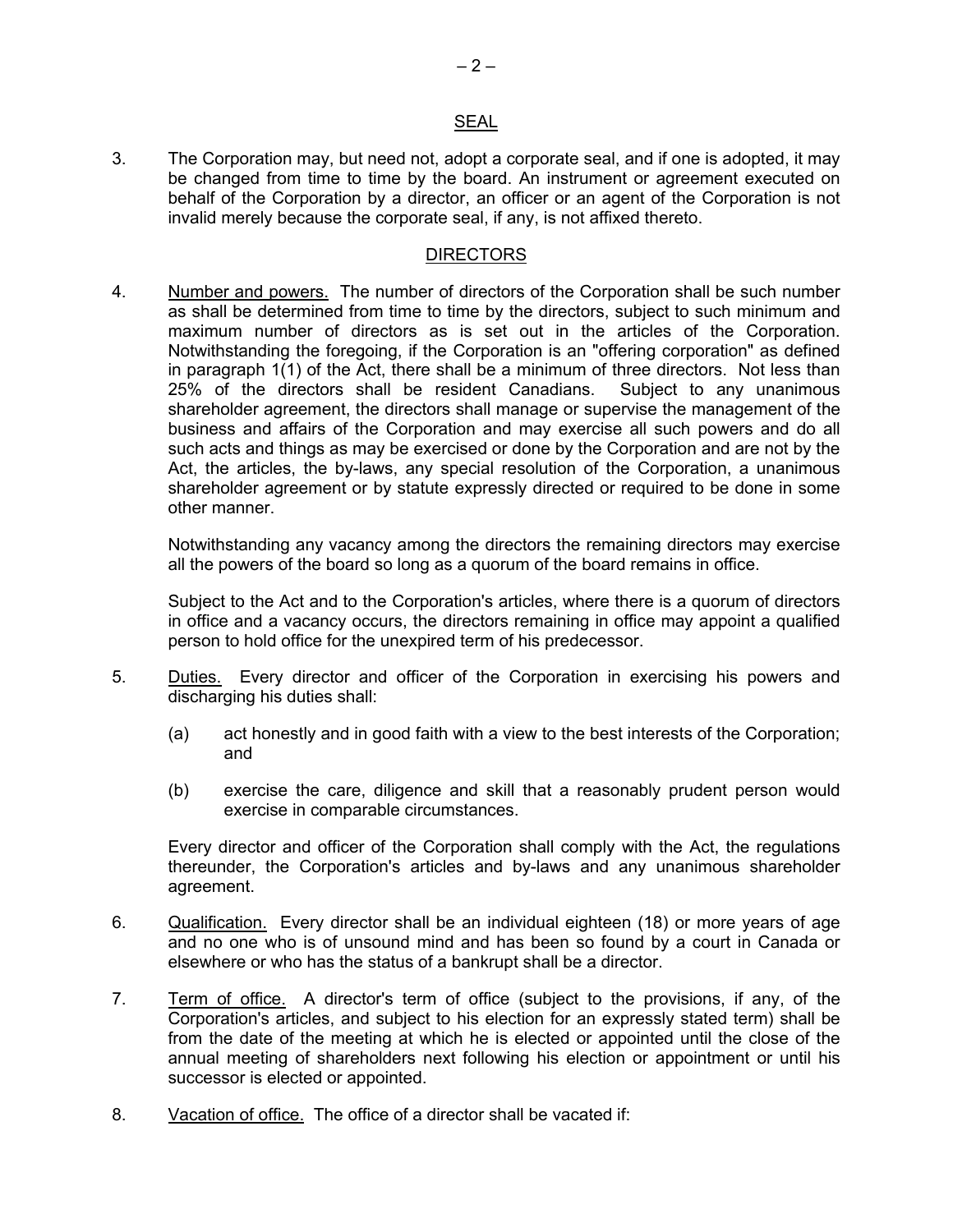- (a) the person dies or, subject to the Act, sends to the Corporation a written resignation and such resignation, if not effective upon receipt by the Corporation, becomes effective in accordance with its terms;
- (b) the person is removed from office in accordance with the Act;
- (c) the person has the status of bankrupt; or
- (d) the person has been found under the *Substitute Decisions Act* or under the *Mental Health Act* to be incapable of managing property or has been found to be incapable by a court in Canada or elsewhere.
- 9. Election and removal. Directors shall be elected by the shareholders by ordinary resolution on a show of hands unless a poll is demanded and if a poll is demanded such election shall be by ballot. Except for those directors elected for an expressly stated term, all the directors then in office shall cease to hold office at the close of the meeting of shareholders at which directors are to be elected but, if qualified, are eligible for reelection. Subject to subsection 122(2) of the Act, the shareholders of the Corporation may by ordinary resolution at an annual or special meeting remove any director before the expiration of his term of office and may, by a majority of the votes cast at the meeting, elect any person in his stead for the remainder of his term in accordance with Paragraph 11.

Whenever at any election of directors of the Corporation the number or the minimum number of directors required by the articles or herein is not elected by reason of the disqualification, incapacity or the death of any candidates, the directors elected at that meeting may exercise all the powers of the directors if the number of directors so elected constitutes a quorum pending the holding of a meeting of shareholders in accordance with subsection 124(3) of the Act.

A retiring director shall cease to hold office at the close of the meeting at which his successor is elected unless such meeting was called for the purpose of removing him from office as a director in which case the director so removed shall vacate office forthwith upon the passing of the resolution for his removal.

- 10. Validity of acts. An act done by a director or by an officer is not invalid by reason only of any defect that is thereafter discovered in his appointment, election or qualification.
- 11. Advance Notice of a Director Nominee. Only persons who are nominated in accordance with the procedures set out in this Paragraph 11 shall be eligible for election as of the Corporation.
	- (a) Nominations of persons for election to the board may only be made at an annual meeting of shareholders, or at a special meeting of shareholders called for any purpose which includes the election of directors to the board, as follows:
		- (i) by or at the direction of the board or an authorized officer of the Corporation, including pursuant to a notice of meeting (provided that any such proposed nominee provides to the Corporation a duly completed personal information form in respect of the proposed nominee in the form prescribed from time to time by the principal stock exchange on which the securities of the Corporation are then listed for trading):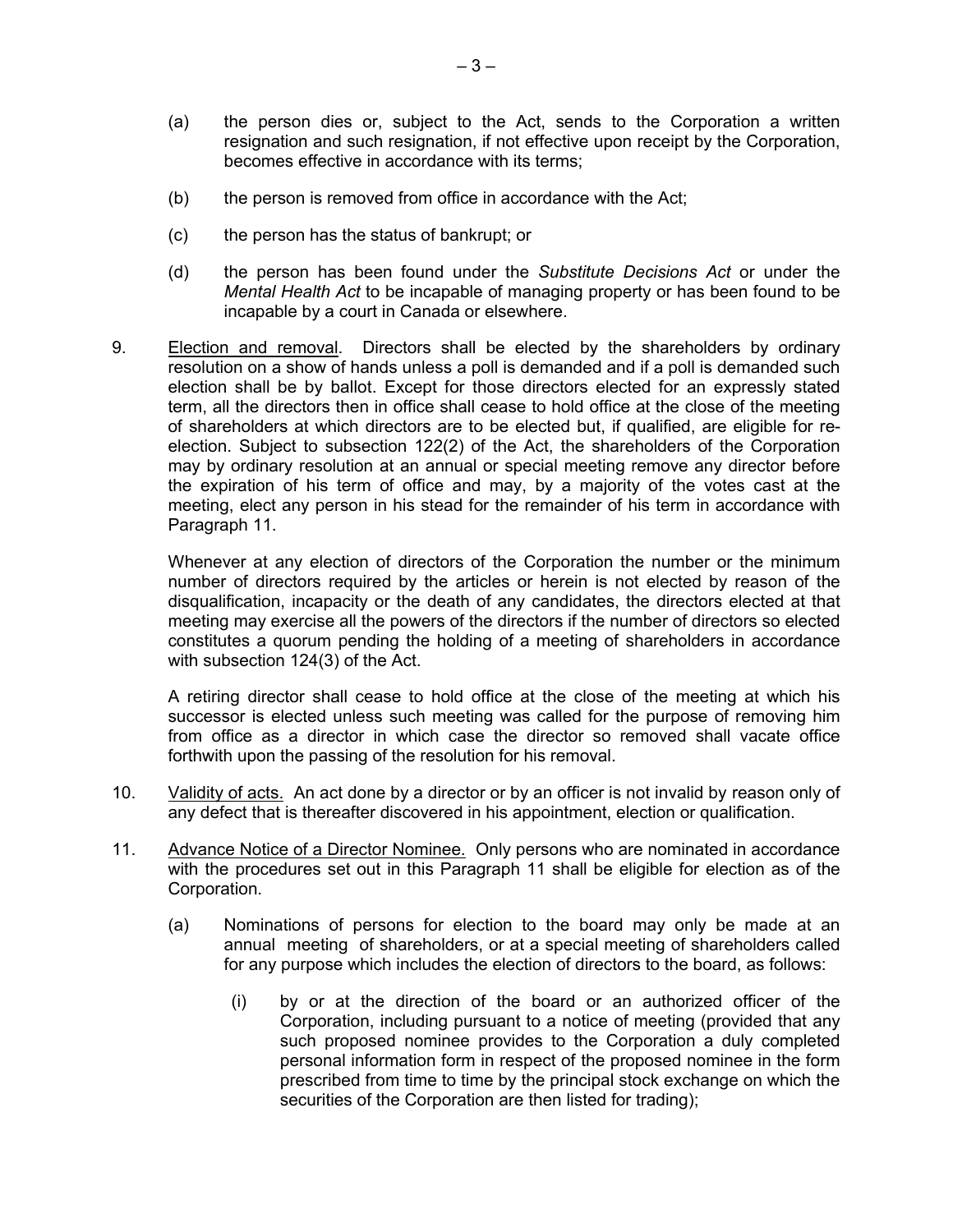- (ii) by or at the direction or request of one or more shareholders pursuant to a proposal made in accordance with the provisions of the Act or a requisition of shareholders made in accordance with the provisions of the Act; or
- (iii) by any person (a "**Nominating Shareholder**"), who: (A) is, at the close of business on the date of giving notice provided for in Paragraph 11(c) below and on the record date for notice of such meeting, either entered in the securities register of the Corporation as a holder of one or more shares carrying the right to vote at such meeting or who beneficially owns shares that are entitled to be voted at such meeting; and (B) has given timely notice in proper written form as set forth in this Paragraph 11;
- (b) For the avoidance of doubt, the foregoing Paragraph 11(a) shall be the exclusive means for any person to bring nominations for election to the board at or in connection with any annual or special meeting of shareholders of the Corporation.
- (c) For a nomination made by a Nominating Shareholder to be timely notice (a "**Timely Notice**"), the Nominating Shareholder's notice must be in written form prepared in accordance with Paragraph 11(d) and received by the Secretary of the Corporation at the principal executive offices of the Corporation;
	- (i) in the case of an annual meeting of shareholders, not later than the close of business on the 30th day before the date of the meeting; provided, however, if the first public announcement made by the Corporation of the date of the annual meeting is less than 50 days prior to the meeting date (the "**Notice Date**"), not later than the close of business on the 10th day following the Notice Date; and
	- (ii) in the case of a special meeting (which is not also an annual meeting) of shareholders called for any purpose which includes the election of directors to the board, not later than the close of business on the 15th day following the day on which the first public announcement of the date of the special meeting is made by the Corporation.
- (d) To be in proper written form, a Nominating Shareholder's notice to the Secretary must comply with this Paragraph 11 and:
	- (i) disclose or include, as applicable, as to each person whom the Nominating Shareholder proposes to nominate for election as a director (a "**Proposed Nominee**"):
		- (A) their name, age, business and residential address, principal occupation or employment for the past five years, and status as a "resident Canadian" (as such term is defined in the Act);
		- (B) their direct or indirect beneficial ownership in, or control or direction over, any class or series of securities of the Corporation, including the number or principal amount and the date(s) on which such securities were acquired;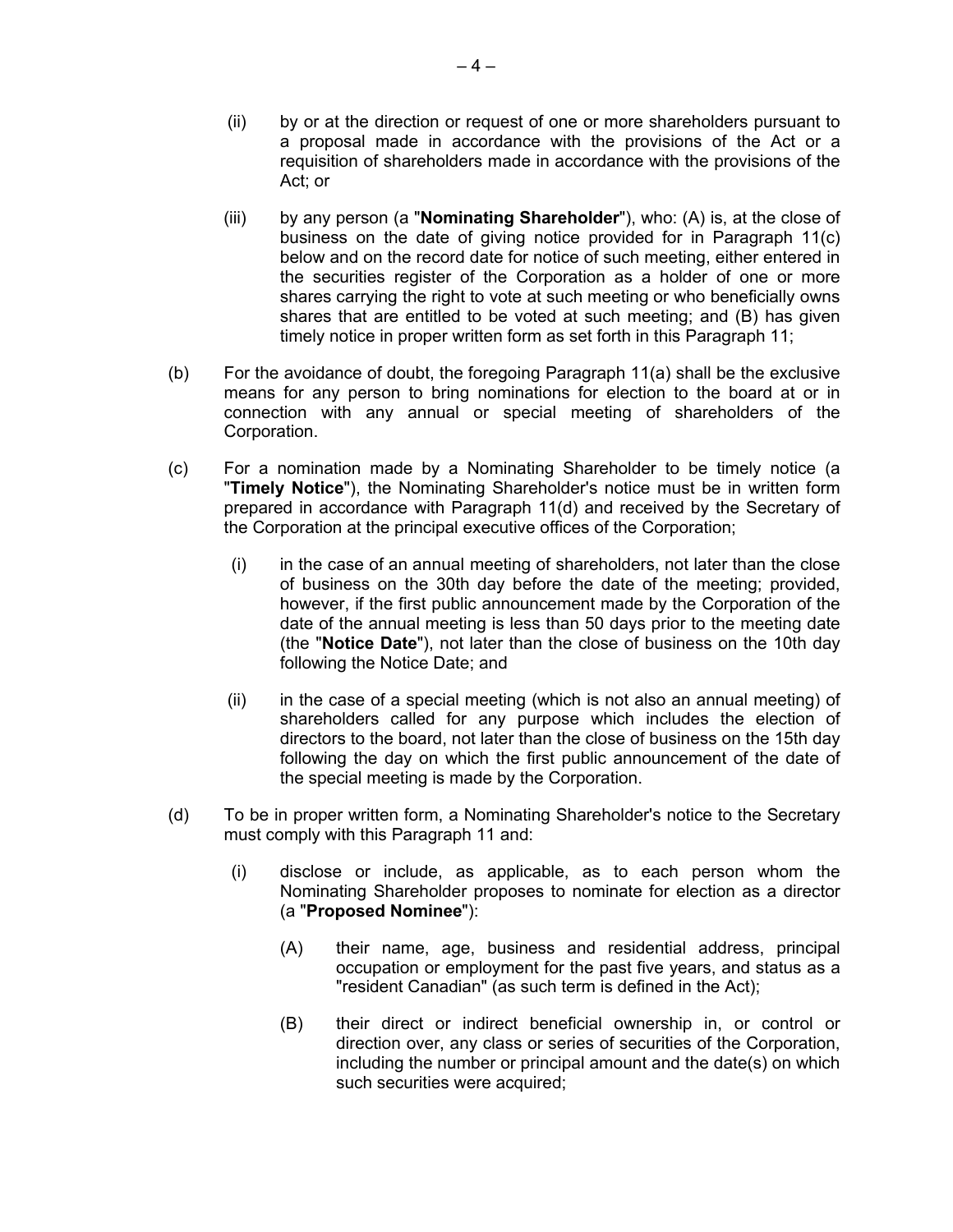- (C) any relationships, agreements, arrangements or understandings, including financial, compensation and indemnity related relationships, agreements, arrangements or understandings, between the Proposed Nominee or any affiliates or Associates of, or any person or entity acting jointly or in concert with, the Proposed Nominee and the Nominating Shareholder;
- (D) any other information that would be required to be disclosed in a dissident proxy circular or other filings required to be made in connection with the solicitation of proxies for election of directors pursuant to the Act or applicable securities laws;
- (E) a duly completed personal information form in respect of the Proposed Nominee in the form prescribed from time to time by the principal stock exchange on which the securities of the Corporation are then listed for trading; and
- (F) a statement as to whether the Proposed Nominee would be an "independent" director (within the meaning of sections 1.4 and 1.5 of National Instrument 52-110 – *Audit Committees* of the Canadian Securities Administrators, as such provisions may be amended from time to time) if elected and the reasons and basis for such determination; and
- (ii) disclose or include, as applicable, as to each Nominating Shareholder giving the notice and each beneficial owner, if any, on whose behalf the nomination is made:
	- (A) their name, business and residential address;
	- (B) any direct or indirect beneficial ownership in, or control or direction over, any class or series of securities of the Corporation, including the number or principal amount and the date(s) on which such securities were acquired;
	- (C) any relationships, agreements, arrangements or understandings, including financial, compensation and indemnity related relationships, agreements, arrangements or understandings, between the Nominating Shareholder or any affiliates or Associates of, or any person or entity acting jointly or in concert with, the Nominating Shareholder and any Proposed Nominee;
	- (D) any proxy, contract, arrangement, agreement or understanding pursuant to which such person, or any of its affiliates or Associates, or any person acting jointly or in concert with such person, has any interests, rights or obligations relating to the voting of any securities of the Corporation or the nomination of directors to the board;
	- (E) their interests in, or rights or obligations associated with, an agreement, arrangement or understanding, the purpose or effect of which is to alter, directly or indirectly, the person's economic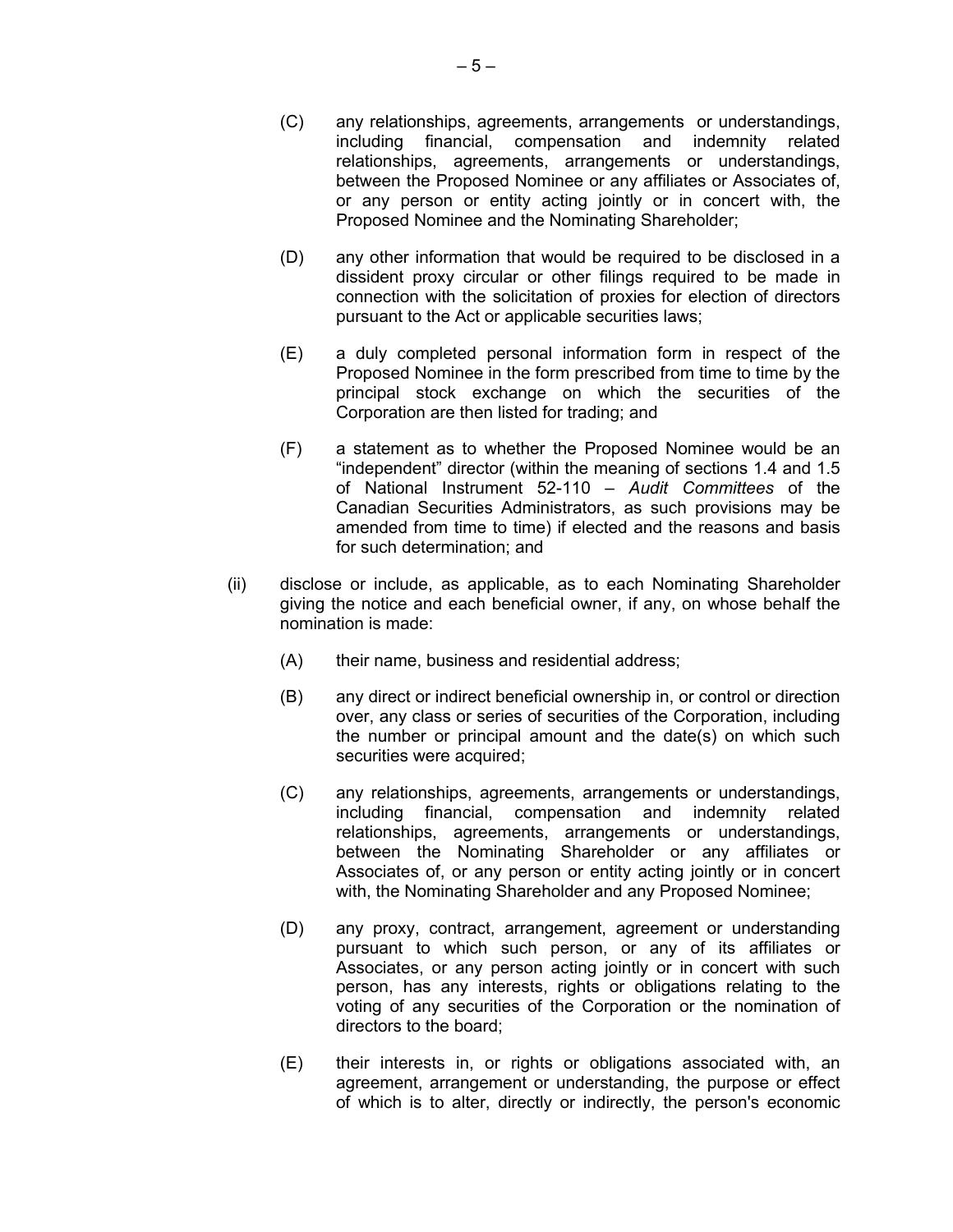interest in a security of the Corporation or the person's economic exposure to the Corporation;

- (F) any direct or indirect interest of such person in any contract with the Corporation or with any of the Corporation's affiliates or principal competitors;
- (G) a representation and proof that the Nominating Shareholder is a holder of record of securities of the Corporation, or a beneficial owner, entitled to vote at such meeting, and intends to appear in person or by proxy at the meeting to propose such nomination;
- (H) a representation as to whether such person intends to deliver a proxy circular and/or form of proxy to any shareholder of the Corporation in connection with such nomination or otherwise solicit proxies or votes from shareholders of the Corporation in support of such nomination; and
- (I) any other information relating to such person that would be required to be included in a dissident proxy circular or other filings required to be made in connection with solicitations of proxies for election of directors pursuant to the Act or as required by applicable securities laws.
- (e) All information to be provided in a Timely Notice pursuant to Paragraph 11(c) shall be provided as of the record date for determining shareholders entitled to vote at the meeting (if such date shall then have been publicly announced) and as of the date of such notice. The Nominating Shareholder shall update such information to the extent necessary so that it is true and correct as of the date that is ten (10) business days prior to the date of the meeting, or any adjournment or postponement thereof.
- (f) To be eligible to be a candidate for election as a director and to be duly nominated, a Proposed Nominee must have previously delivered to the Secretary at the registered office of the Corporation, not less than five days prior to the date of the meeting of shareholders, a written representation and agreement (in form provided by the Corporation) that the Proposed Nominee, if elected as a director, will comply with all applicable corporate governance, conflict of interest, confidentiality and insider trading policies and guidelines of the Corporation in effect during the Proposed Nominee's term in office as a director. Upon the request of a Proposed Nominee or a Nominating Shareholder, the Secretary shall provide copies of all such policies and guidelines then in effect.
- (g) Notwithstanding any other provision of this by-law, any notice, or other document or information required to be given to the Secretary pursuant to this Paragraph 11 may only be given by personal delivery, facsimile transmission or by email (at such email address as may be stipulated from time to time by the Secretary for purposes of this notice), and shall be deemed to have been given and made only at the time it is served by personal delivery to the Secretary at the address of the principal executive offices of the Corporation, email (at the address as aforesaid and provided that receipt of confirmation of such email has been received) or sent by facsimile transmission (provided that receipt of confirmation of such transmission has been received); provided that if such delivery or electronic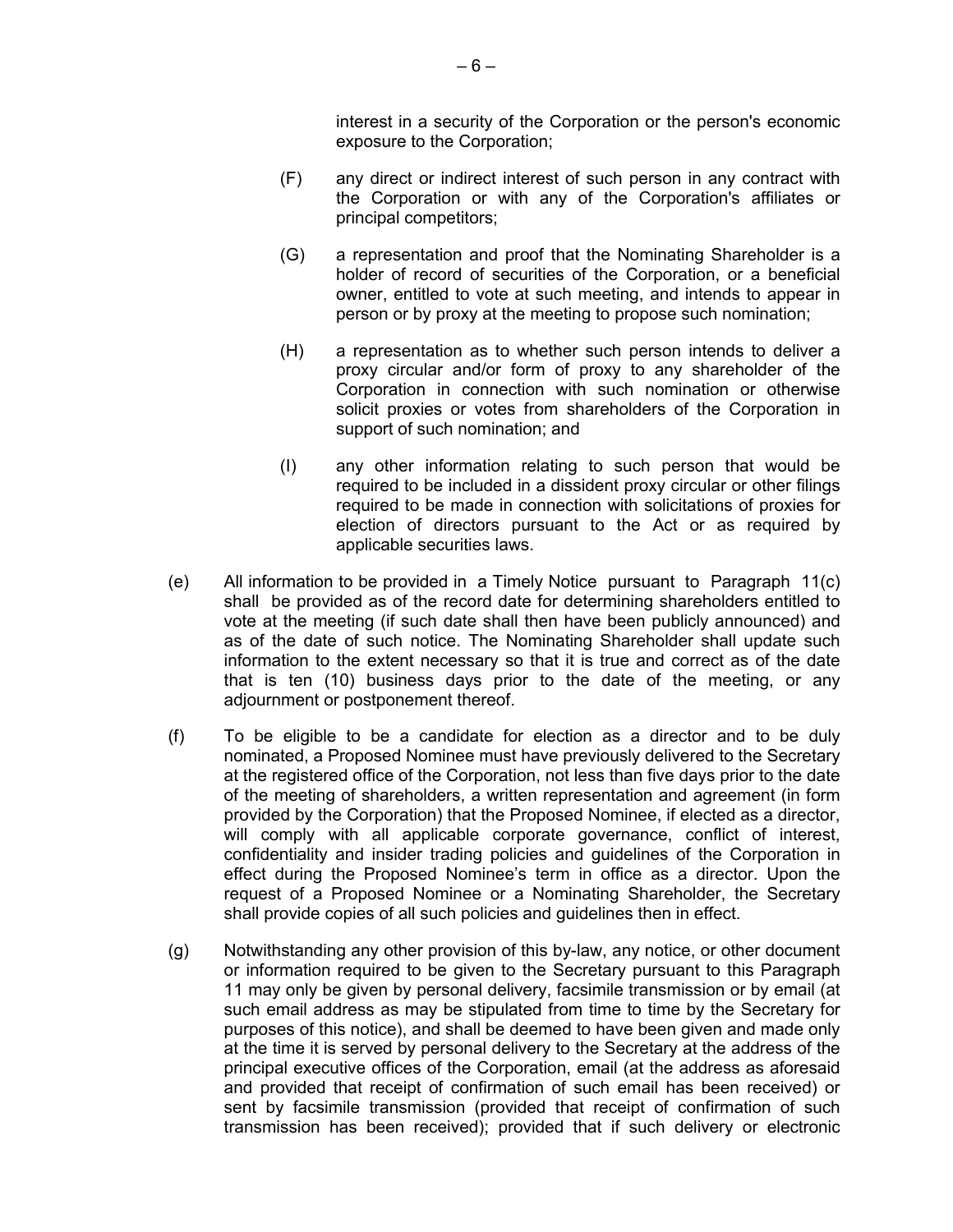communication is made on a day which is a not a business day or later than 5:00 p.m. (Toronto time) on a day which is a business day in Toronto, Ontario, then such delivery or electronic communication shall be deemed to have been made on the next following day that is a business day.

- (h) Additional Matters
	- (i) Nothing in this Paragraph 11 shall obligate the Corporation or the board to include in any proxy statement or other shareholder communication distributed by or on behalf of the Corporation or board any information with respect to any proposed nomination or any Nominating Shareholder or Proposed Nominee.
	- (ii) The chair of any meeting of shareholders of the Corporation shall have the power to determine whether any proposed nomination is made in accordance with the provisions of this Paragraph 11, and if any proposed nomination is not in compliance with such provisions, may declare that such defective nomination shall not be considered at any meeting of shareholders.
	- (iii) Despite any other provision of this by-law, if the Nominating Shareholder (or a qualified representative of the Nominating Shareholder) does not appear at the meeting of shareholders of the Corporation to present the nomination of the Proposed Nominee, such nomination shall be disregarded, notwithstanding that proxies in respect of such nomination may have been received by the Corporation.
	- (iv) The board may, in its sole discretion, waive any requirement of this Paragraph 11.

## MEETINGS OF DIRECTORS

- 12. Place of meeting. Meetings of directors and of any committee of directors may be held at any place within or outside Ontario and in any financial year a majority of the meetings of the board of directors need not be held at a place within Canada. A meeting of directors may be convened by the Chairman of the Board (if any), the President or any director at any time and the Secretary shall upon direction of any of the foregoing convene a meeting of directors. A quorum of the directors may, at any time, call a meeting of the directors for the transaction of any business the general nature of which is specified in the notice calling the meeting.
- 13. Notice. Notice of the time and place for the holding of any such meeting shall be sent to each director not less than 2 days (exclusive of the day on which the notice is sent but inclusive of the day for which notice is given) before the date of the meeting; provided that meetings of the directors or of any committee of directors may be held at any time without formal notice if all the directors are present (except where a director attends a meeting for the express purpose of objecting to the transaction of any business on the grounds that the meeting is not lawfully called) or if all the absent directors have waived notice.

Notice of the time and place for the holding of any meeting of directors or any committee of directors may be given by delivery, facsimile, e-mail or other electronic means that produces a written copy.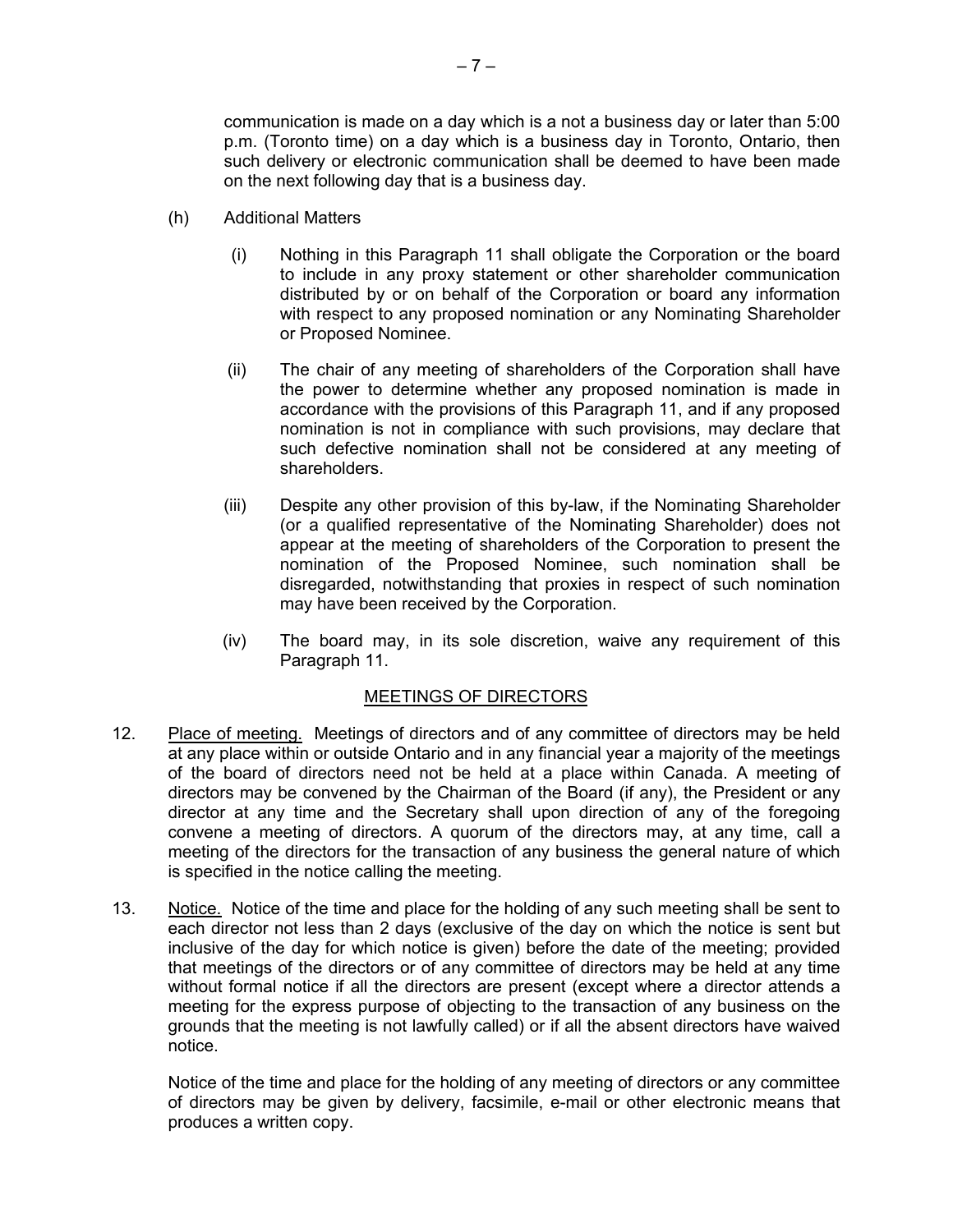For the first meeting of directors to be held following the election of directors at an annual or special meeting of the shareholders or for a meeting of directors at which a director is appointed to fill a vacancy in the board, no notice of such meeting need be given to the newly elected or appointed director or directors in order for the meeting to be duly constituted, provided a quorum of the directors is present.

- 14. Waiver of notice. Notice of any meeting of directors or of any committee of directors or any irregularity in any meeting or in the notice thereof may be waived in any manner by any director and such waiver may be validly given either before or after the meeting to which such waiver relates. Attendance of a director at a meeting of directors is a waiver of notice of the meeting, except where a director attends a meeting for the express purpose of objecting to the transaction of any business on the grounds that the meeting is not lawfully called.
- 15. Remote participation. Where all the directors of the Corporation present at or participating in the meeting consent thereto (either before or after the meeting), a director may participate in a meeting of directors or of any committee of directors by means of such telephone, electronic or other communications facilities as permit all persons participating in the meeting to communicate with each other simultaneously and instantaneously, and a director participating in a meeting by such means shall be deemed for the purposes of the Act to be present at that meeting. If the majority of the directors participating in the meeting are then in Canada, the meeting shall be deemed to be held in Canada.
- 16. Adjournment. Any meeting of directors or of any committee of directors may be adjourned from time to time by the chairman of the meeting, with the consent of the meeting, to a fixed time and place and no notice of the time and place for the holding of the adjourned meeting need be given to any director if the time and place of the adjourned meeting is announced at the original meeting. Any adjourned meeting shall be duly constituted if held in accordance with the terms of the adjournment and a quorum is present thereat. The directors who formed a quorum at the original meeting are not required to form the quorum at the adjourned meeting. If there is no quorum present at the adjourned meeting, the original meeting shall be deemed to have terminated forthwith after its adjournment.
- 17. Quorum and voting. A majority of the number of directors or minimum number of directors required by the articles shall constitute a quorum for the transaction of business. Subject to subsection 124(1) of the Act, no business shall be transacted by the directors except at a meeting of directors at which a quorum is present and at which not less than 25% of the directors present are resident Canadians, except where:
	- (i) a resident Canadian director who is unable to be present approves in writing or by telephone or other communication facilities the business transacted at the meeting; and
	- (ii) 25% of resident Canadians would have been present had that director been present at the meeting.

Questions arising at any meeting of directors shall be decided by a majority of votes. In case of an equality of votes, the chairman of the meeting shall not be entitled to a second or casting vote.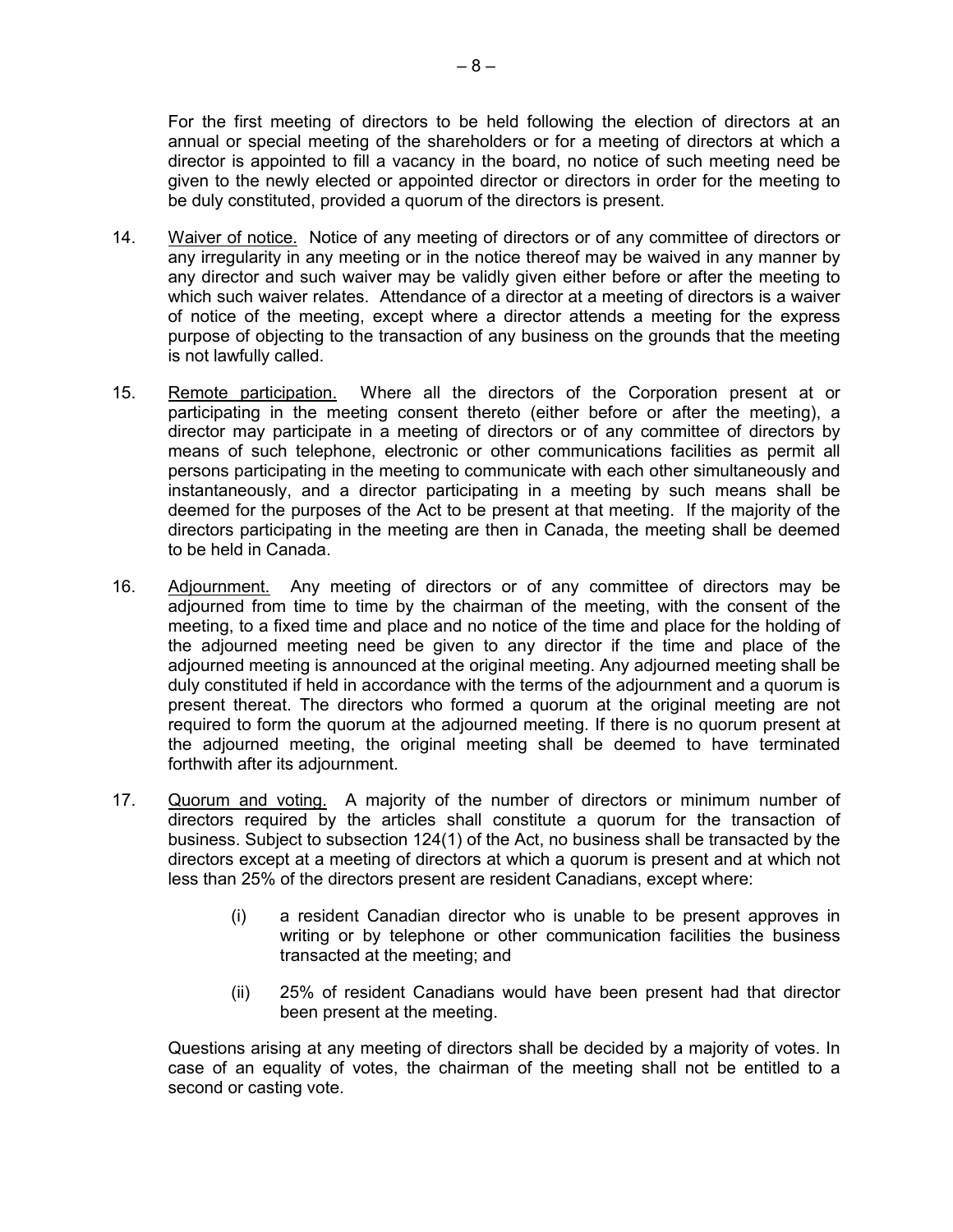## COMMITTEES OF DIRECTORS

- 18. General. The directors may from time to time appoint from their number a committee of directors, not less than 25% of whom shall be resident Canadians, and may delegate to such committee any of the powers of the directors, except those which under the Act must be exercised by the board itself.
- 19. Audit Committee. If the Corporation is an "offering corporation" as defined in paragraph  $1(1)$  of the Act, the board of directors shall, and otherwise the directors may, elect annually from among their number an audit committee to be composed of not fewer than 3 directors, none of whom are officers or employees of the Corporation or any of its affiliates to hold office until the next annual meeting of the shareholders.

Each member of the audit committee shall serve during the pleasure of the board of directors and, in any event, only so long as such person shall be a director. The directors may fill vacancies in the audit committee by election from among their number.

The audit committee shall have power to fix its quorum at not less than a majority of its members and to determine its own rules of procedure subject to any regulations imposed by the board of directors from time to time and to the following paragraph.

The auditor of the Corporation is entitled to receive notice of every meeting of the audit committee and, at the expense of the Corporation, to attend and be heard thereat; and, if so requested by a member of the audit committee, shall attend every meeting of the committee held during the term of office of the auditor. The auditor of the Corporation or any member of the audit committee may call a meeting of the committee.

The audit committee shall review the quarterly and annual financial statements of the Corporation and shall report thereon to the board of directors of the Corporation prior to approval thereof by the board of directors and shall have such other powers and duties as may from time to time by resolution be assigned to it by the board.

## REMUNERATION OF DIRECTORS, OFFICERS AND EMPLOYEES

20. The remuneration to be paid to the directors of the Corporation shall be such as the directors shall from time to time by resolution determine. The directors may also by resolution award special remuneration to any director in undertaking any special services on the Corporation's behalf other than the normal work ordinarily required of a director of a corporation. The confirmation of any such resolution or resolutions by the shareholders shall not be required. The directors may fix the remuneration of the officers and employees of the Corporation. The directors, officers and employees shall also be entitled to be paid their travelling and other expenses properly incurred by them in connection with the affairs of the Corporation.

## SUBMISSION OF CONTRACTS OR TRANSACTIONS TO SHAREHOLDERS FOR APPROVAL

21. The directors in their discretion may submit any contract, act or transaction for approval, ratification or confirmation at any meeting of the shareholders called for the purpose of considering the same and any contract, act or transaction that shall be approved, ratified or confirmed by resolution passed by a majority of the votes cast at any such meeting (unless any different or additional requirement is imposed by the Act or by the Corporation's articles or by-laws) shall be as valid and as binding upon the Corporation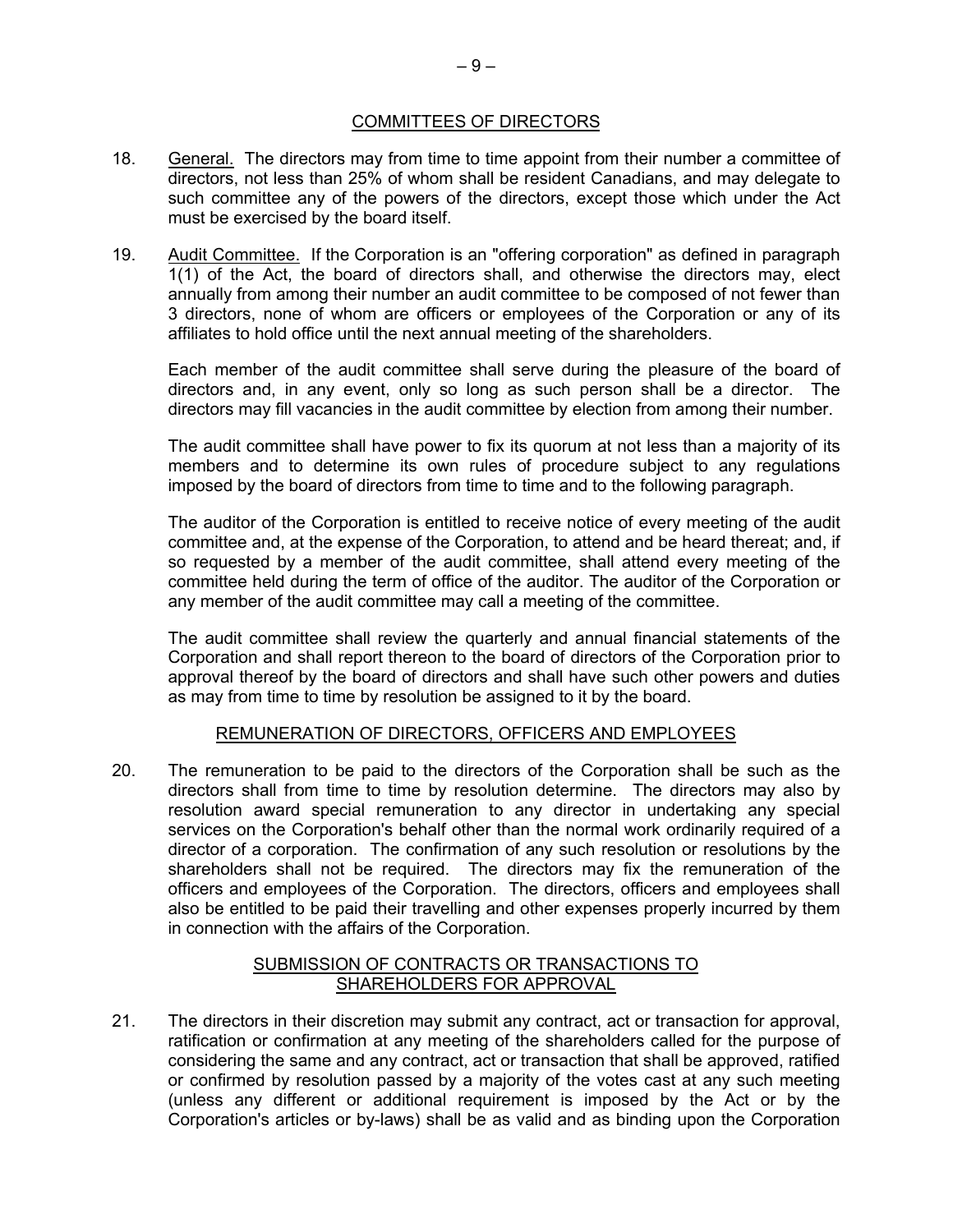and upon all the shareholders as though it had been approved, ratified and/or confirmed by every shareholder of the Corporation.

## FOR THE PROTECTION OF DIRECTORS AND OFFICERS

22. No director or officer for the time being of the Corporation shall be liable for the acts, receipts, neglects or defaults of any other director or officer or employee or for joining in any receipt or act for conformity or for any loss, damage or expense suffered or incurred by the Corporation through the insufficiency or deficiency of title to any property acquired by the Corporation or for or on behalf of the Corporation or for the insufficiency or deficiency of any security in or upon which any of the moneys of or belonging to the Corporation shall be placed out or invested or for any loss or damage arising from the bankruptcy, insolvency or tortious act of any person, firm or corporation including any person, firm or corporation with whom or which any moneys, securities or effects shall be lodged or deposited or for any loss, conversion, misapplication or misappropriation of or any damage resulting from any dealings with any moneys, securities or other assets belonging to the Corporation or for any other loss, damage or misfortune whatever which may happen in the execution of the duties of his respective office of trust or in relation thereto, unless the same shall happen by or through his failure to exercise the powers and to discharge the duties of his office honestly and in good faith with a view to the best interests of the Corporation, and in connection therewith to exercise the care, diligence and skill that a reasonably prudent person would exercise in comparable circumstances, provided that nothing herein contained shall relieve a director or officer from the duty to act in accordance with the Act or regulations made thereunder or relieve him from liability for a breach thereof. The directors for the time being of the Corporation shall not be under any duty or responsibility in respect of any contract, act or transaction whether or not made, done or entered into in the name or on behalf of the Corporation, except such as shall have been submitted to and authorized or approved by the board of directors. If any director or officer of the Corporation shall be employed by or shall perform services for the Corporation otherwise than as a director or officer or shall be a member of a firm or a shareholder, director or officer of a body corporate which is employed by or performs services for the Corporation, the fact of his being a shareholder, director or officer of the Corporation shall not disentitle such director or officer or such firm or body corporate, as the case may be, from receiving proper remuneration for such services.

## INDEMNITIES TO DIRECTORS AND OTHERS

- 23. Subject to subsections 136(3) and (4) of the Act, the Corporation shall indemnify a director or officer of the Corporation, a former director or officer of the Corporation or a person who acts or acted at the Corporation's request as a director or officer of a body corporate of which the Corporation is or was a shareholder or creditor, and his heirs and legal representatives, against all costs, charges and expenses, including an amount paid to settle an action or satisfy a judgment, reasonably incurred by him in respect of any civil, criminal or administrative action or proceeding to which he is made a party by reason of being or having been a director or officer of such corporation or body corporate, if
	- (a) he acted honestly and in good faith with a view to the best interests of the Corporation; and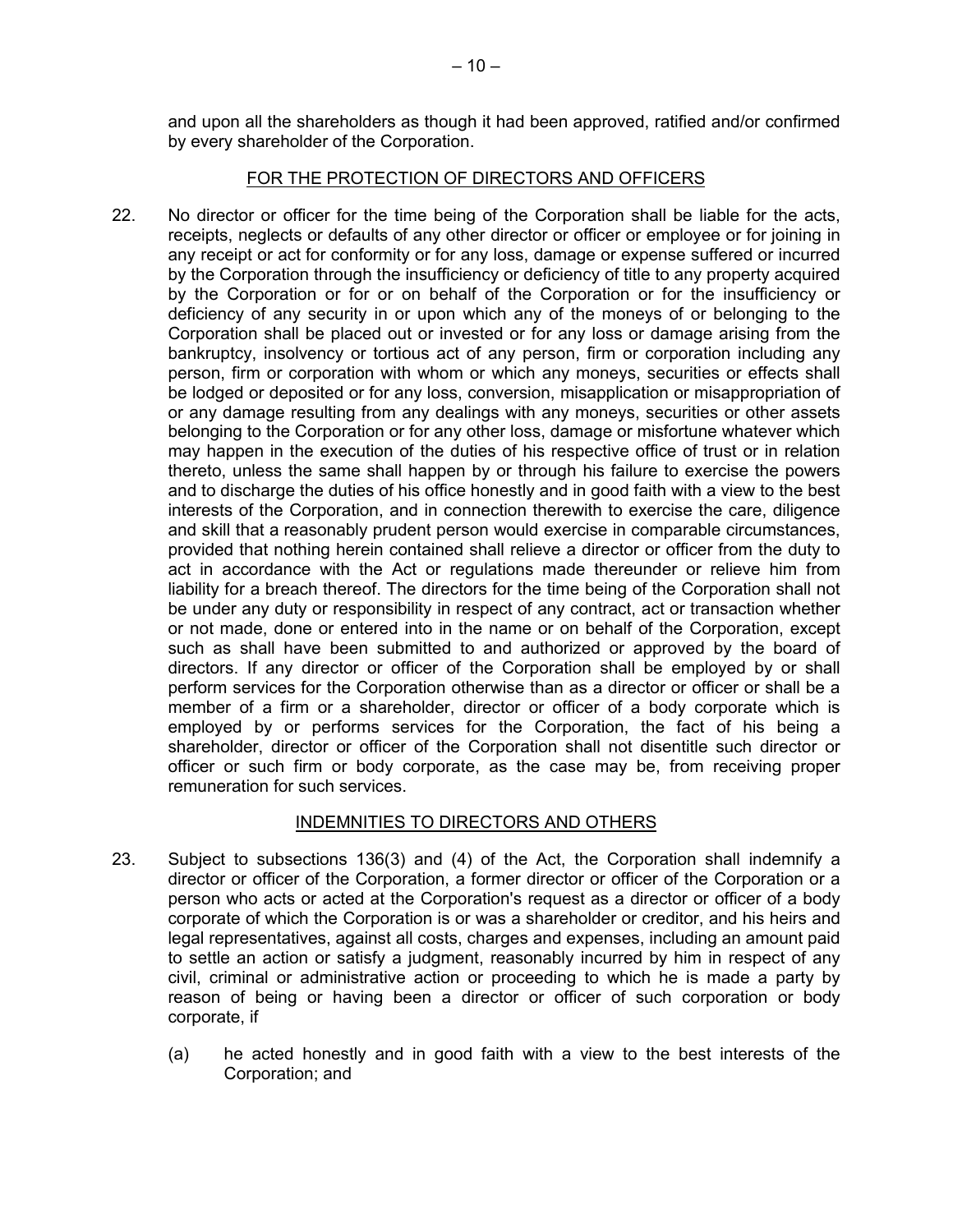(b) in the case of a criminal or administrative action or proceeding that is enforced by a monetary penalty, he had reasonable grounds for believing that his conduct was lawful.

The Corporation is hereby authorized to execute agreements evidencing its indemnity in favour of the foregoing persons to the full extent permitted by law.

## **OFFICERS**

- 24. Appointment of officers. The directors shall annually or as often as may be required appoint a President, Chief Executive Officer, Chief Financial Officer and Secretary, and if deemed advisable may annually or as often as may be required appoint a Chairman of the Board, one or more Vice-Presidents, a Treasurer and one or more Assistant Secretaries and/or one or more Assistant Treasurers. None of such officers, except the Chairman of the Board, need be a director of the Corporation. Any director may be appointed to any office of the Corporation. Two or more of such offices may be held by the same person and two persons may individually hold any of such combined offices. In case and whenever the same person holds the offices of Secretary and Treasurer he may but need not be known as the Secretary-Treasurer. The directors may from time to time appoint such other officers, employees and agents as they shall deem necessary who shall have such titles, authority and shall perform such functions and duties as may from time to time be prescribed by the directors, and such functions may, subject to the Act and applicable law, be the same or similar to the descriptions set out in Sections 27- 33.
- 25. Removal of officers, etc. All officers, employees and agents, in the absence of agreement to the contrary, shall be subject to removal by resolution of the directors at any time, with or without cause.
- 26. Duties of officers may be delegated. In case of the absence or inability or refusal to act of any officer of the Corporation or for any other reason that the directors may deem sufficient, the directors may delegate all or any of the powers of such officer to any other officer or to any director for the time being.
- 27. Chairman of the Board. The Chairman of the Board (if any), shall when present preside at all meetings of the directors, any committee of the directors and, unless otherwise agreed by the Chairman and the board, any meeting of shareholders, shall sign such documents as may require his signature in accordance with the by-laws of the Corporation and shall have such other powers and shall perform such other duties as may from time to time be assigned to him by resolution of the directors or as are incident to his office. The Chairman of the Board may, but need not, also be the Chief Executive Officer.
- 28. President. The President shall exercise general supervision over the business and affairs of the Corporation. In the absence of the Chairman of the Board (if any), and if the President is also a director of the Corporation, the President shall, when present, preside at all meetings of the directors, any committee of the directors and, unless otherwise agreed by the Chairman and the board, any meeting of shareholders, he or she shall sign such contracts, documents or instruments in writing as require his signature and shall have such other powers and shall perform such other duties as may from time to time be assigned to him by resolution of the directors or as are incident to his office.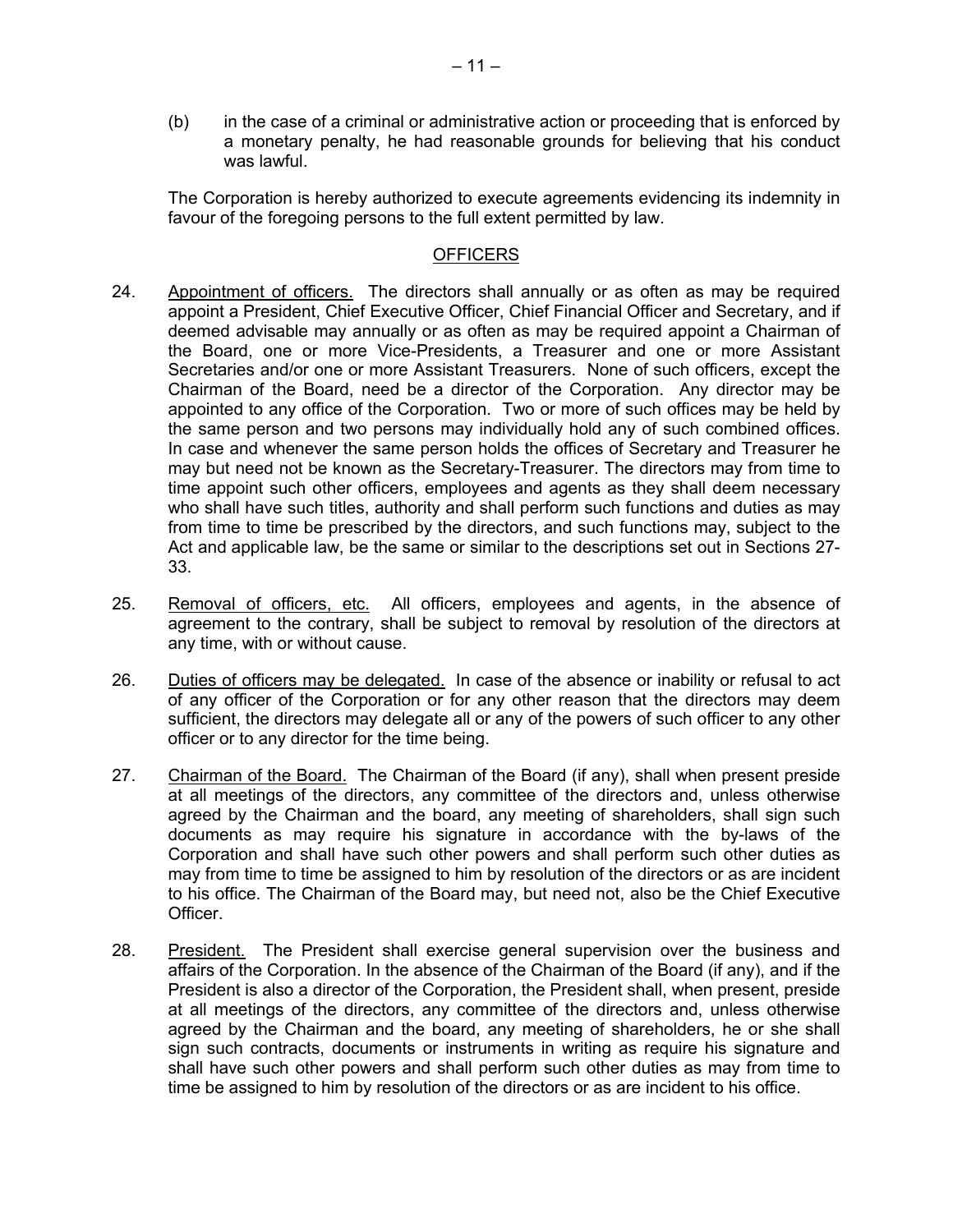- 29. Vice-President. The Vice-President or, if more than one, the Vice-Presidents in order of seniority, shall be vested with all the powers and shall perform all the duties of the President in the absence or inability or refusal to act of the President, provided, however, that a Vice-President who is not a director shall not preside as chairman at any meeting of directors. The Vice-President or, if more than one, the Vice-Presidents in order of seniority, shall sign such contracts, documents or instruments in writing as require his, her or their signatures and shall also have such other powers and duties as may from time to time be assigned to him, her or them by resolution of the directors.
- 30. Secretary. The Secretary shall give or cause to be given notices for all meetings of the directors, any committee of the directors and shareholders when directed to do so and shall have charge of the minute books of the Corporation and, subject to the provisions of Paragraph 50 hereof, of the documents and registers referred to in subsections 140(1) and (2) of the Act. He or she shall sign such contracts, documents or instruments in writing as require his or her signature and shall have such other powers and duties as may from time to time be assigned to him or her by resolution of the directors or as are incident to his or her office.
- 31. Treasurer. Subject to the provisions of any resolution of the directors, the Treasurer shall have the care and custody of all the funds and securities of the Corporation and shall deposit the same in the name of the Corporation in such bank or banks or with such other depositary or depositaries as the directors may by resolution direct. He or she shall prepare and maintain adequate accounting records. He or she shall sign such contracts, documents or instruments in writing as require his or her signature and shall have such other powers and duties as may from time to time be assigned to him or her by resolution of the directors or as are incident to his or her office. He or she may be required to give such bond for the faithful performance of his or her duties as the directors in their uncontrolled discretion may require and no director shall be liable for failure to require any such bond or for the insufficiency of any such bond or for any loss by reason of the failure of the Corporation to receive any indemnity thereby provided.
- 32. Assistant Secretary and Assistant Treasurer. The Assistant Secretary or, if more than one, the Assistant Secretaries in order of seniority, and the Assistant Treasurer or, if more than one, the Assistant Treasurers in order of seniority, shall perform all the duties of the Secretary and Treasurer, respectively, in the absence or inability to act of the Secretary or Treasurer as the case may be. The Assistant Secretary or Assistant Secretaries, if more than one, and the Assistant Treasurer or Assistant Treasurers, if more than one, shall sign such contracts, documents or instruments in writing as require his, her or their signatures respectively and shall have such other powers and duties as may from time to time be assigned to them by resolution of the directors.
- 33. Managing Director or Chief Executive Officer. The directors may from time to time appoint from their number a Managing Director or Chief Executive Officer and may delegate to the Managing Director or Chief Executive Officer any of the powers of the directors subject to the limits on authority provided by subsection 127(3) of the Act. A Managing Director or Chief Executive Officer shall conform to all lawful orders given to him or her by the directors of the Corporation and shall at all reasonable times give to the directors or any of them all information they may require regarding the affairs of the Corporation. Any agent or employee appointed by a Managing Director or Chief Executive Officer shall be subject to discharge by the directors.
- 34. Vacancies. If the office of Chairman of the Board, Chief Executive Officer, Managing Director, President, Vice-President, Secretary, Assistant Secretary, Treasurer, Assistant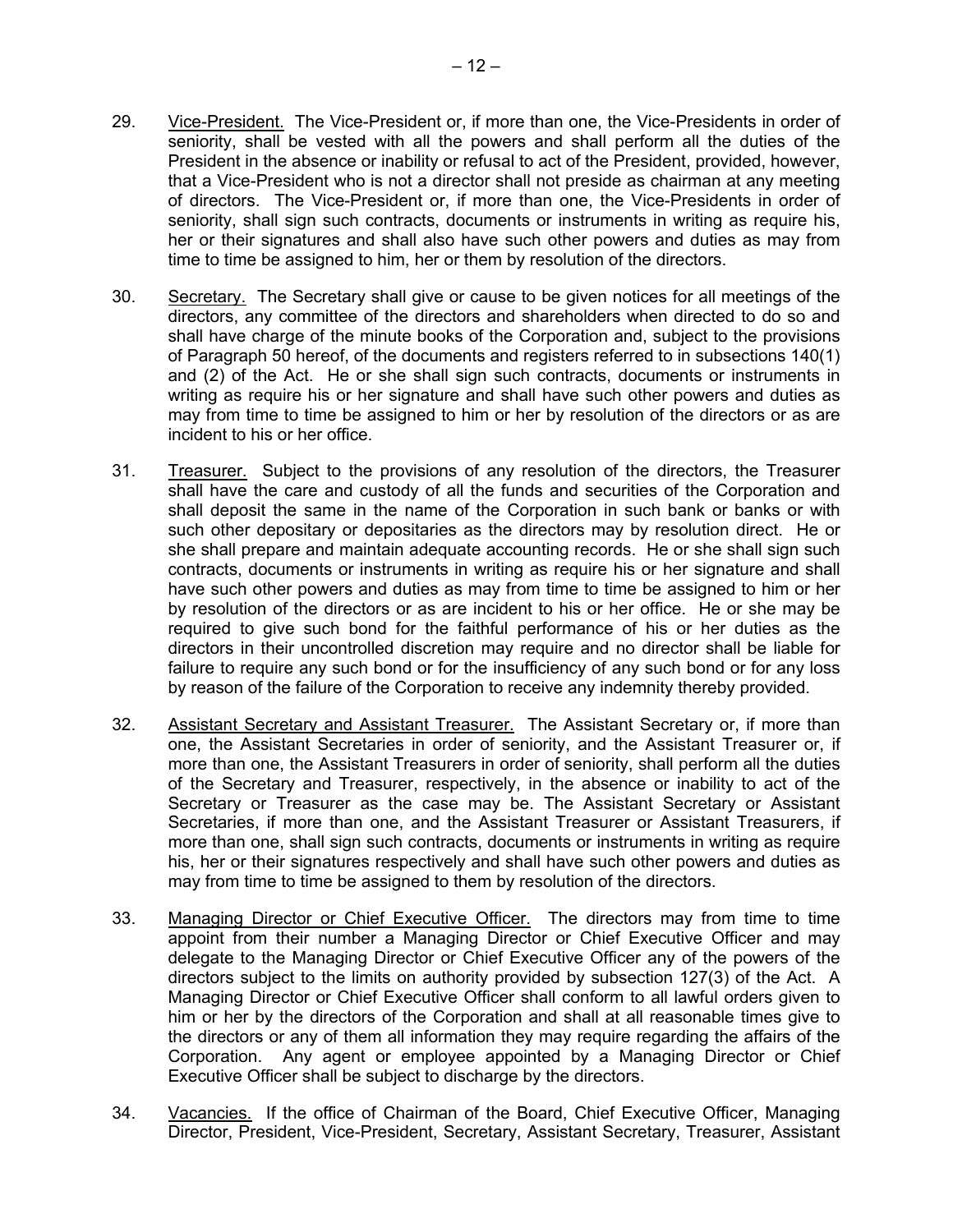Treasurer, or any other office created by the directors pursuant to Paragraph 24 hereof shall be or become vacant by reason of death, resignation or in any other manner whatsoever, the directors shall in the case of the President or the Secretary and may in the case of the other officers appoint an officer to fill such vacancy.

- 35. Term of Office. The board, in its discretion, may remove any officer of the Corporation, without prejudice to the rights of such officer under any employment contract. Otherwise each officer of the Corporation shall hold office until his successor is elected or appointed or until his earlier resignation.
- 36. Agents and Attorneys. The board may appoint agents or attorneys of the Corporation within or outside Canada with such powers and duties as it may deem fit.
- 37. Conflict of Interest. An officer who is a party to, or who is a director or officer of or has a material interest in any person who is a party to, a material contract or proposed material contract with the Corporation shall disclose his interest in any material contract or proposed material contract with the Corporation shall disclose the nature and extent of his interest at the time and in the manner provided by the Act.

#### SHAREHOLDERS' MEETINGS

- 38. Annual or special meetings. Subject to subsection 104(1) of the Act, the directors of the Corporation,
	- (a) shall call an annual meeting of shareholders not later than eighteen months after the Corporation comes into existence and subsequently not later than fifteen months after holding the last preceding annual meeting; and
	- (b) may at any time call a special meeting of shareholders.
- 39. Place of meetings. Subject to the articles and any unanimous shareholder agreement, a meeting of the shareholders of the Corporation may be held at such place in or outside Ontario as the directors may determine or, in the absence of such a determination, at the place where the registered office of the Corporation is located.
- 40. Notice. A notice stating the day, hour and place of meeting and, if special business is to be transacted thereat, stating (or accompanied by a statement of) (i) the nature of that business in sufficient detail to permit the shareholder to form a reasoned judgment thereon, and (ii) the text of any special resolution or by-law to be submitted to the meeting, shall be served by sending such notice to each person who is entitled to notice of such meeting and who on the record date for notice appears on the records of the Corporation or its transfer agent is a shareholder entitled to vote at the meeting and to each director of the Corporation and to the auditor of the Corporation by prepaid mail not less than 21 days (or such longer period as may be required by applicable securities laws) and not more than 50 days (exclusive of the day of mailing and of the day for which notice is given) before the date (if the Corporation is an offering corporation as such term is defined in the Act) or not less than 10 days before the date (if the Corporation is not an offering corporation) of every meeting addressed to the latest address of each such person as shown in the records of the Corporation or its transfer agent, or if no address is shown therein, then to the last address of each such person known to the Secretary; provided that a meeting of shareholders may be held for any purpose at any date and time and at any place without notice if all the shareholders and other persons entitled to notice of such meeting are present in person or represented by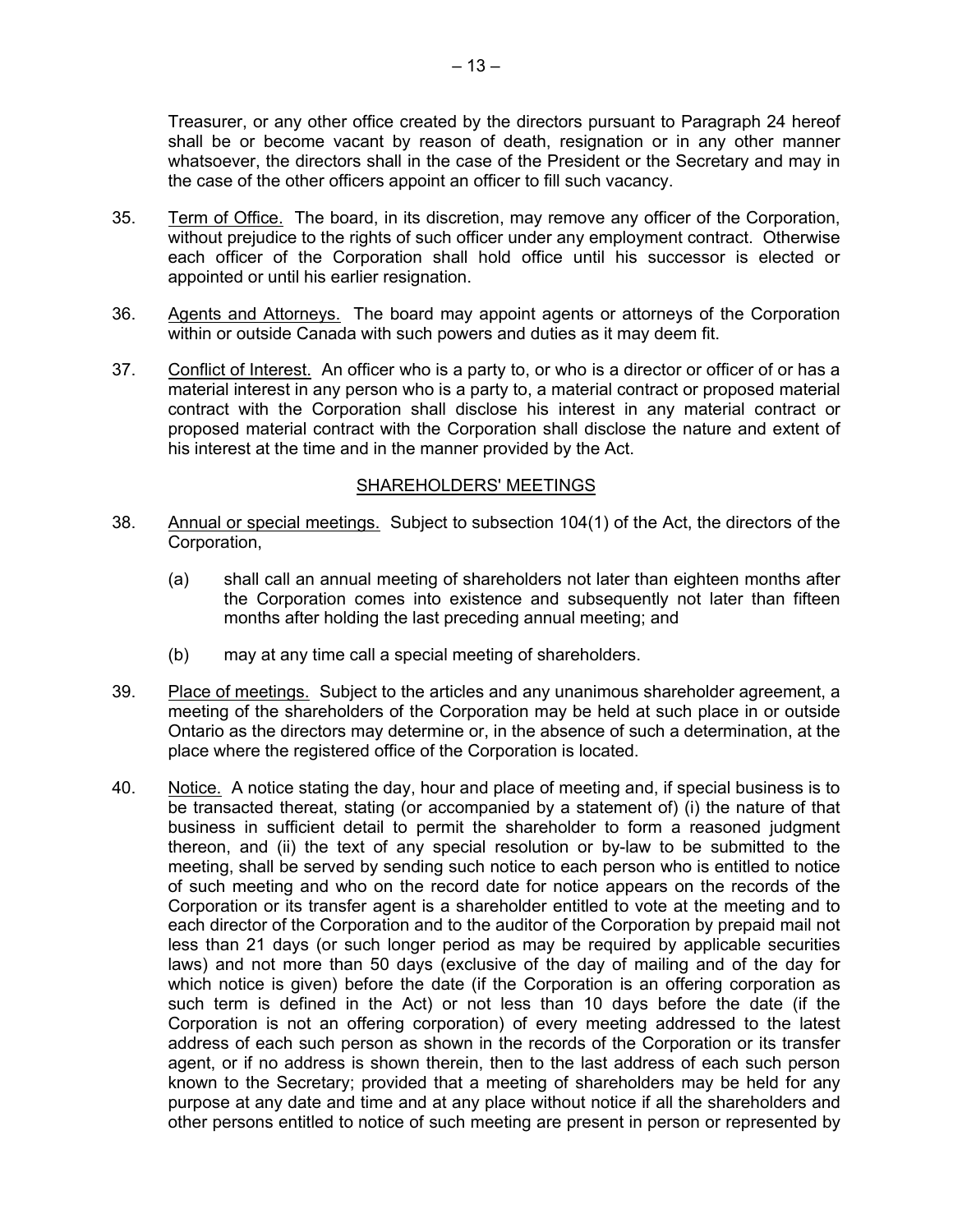proxy at the meeting (except where the shareholder or such other person attends the meeting for the express purpose of objecting to the transaction of any business on the grounds that the meeting is not lawfully called) or if all the shareholders and other persons entitled to notice of such meeting and not present in person nor represented by proxy thereat waive notice of the meeting. Notice of any meeting of shareholders or the time for the giving of any such notice or any irregularity in any such meeting or in the notice thereof may be waived in any manner by any shareholder, the duly appointed proxy of any shareholder, any director or the auditor of the Corporation and any other person entitled to attend a meeting of shareholders, and any such waiver may be validly given either before or after the meeting to which such waiver relates.

The auditor of the Corporation is entitled to attend any meeting of shareholders of the Corporation and to receive all notices and other communications relating to any such meeting that a shareholder is entitled to receive.

- 41. Omission of notice. The accidental omission to give notice of any meeting to or the nonreceipt of any notice by any person shall not invalidate any resolution passed or any proceeding taken at any meeting of shareholders.
- 42. Record dates for notice of meetings. Subject to subsection 95(4) of the Act, the directors may fix in advance a date as the record date for the determination of shareholders entitled to receive notice of a meeting of shareholders, but such record date shall not precede by more than 60 days or by less than 30 days the date on which the meeting is to be held. Notice of such record date shall be given not less than seven days before the record date, by advertisement in a newspaper published or distributed in the place where the Corporation has its registered office and in each place in Canada where it has a transfer agent or where a transfer of the Corporation's shares may be recorded, and, where applicable, by written notice to each stock exchange in Canada on which the Corporation's shares are listed for trading.

If no record date is fixed, the record date for the determination of the shareholders entitled to receive notice of a meeting of the shareholders shall be

- (i) at the close of business on the day immediately preceding the day on which notice is given; or
- (ii) if no notice is given, the day on which the meeting is held.
- 43. Votes. Every question submitted to any meeting of shareholders shall be decided in the first instance on a show of hands and in case of an equality of votes the chairman of the meeting shall both on a show of hands and at a poll have a second or casting vote in addition to the vote or votes to which he may be entitled as a shareholder or proxy nominee.

At any meeting, unless a poll is demanded by a shareholder or proxyholder entitled to vote at the meeting, either before or after any vote by a show of hands, a declaration by the Chairman of the meeting that a resolution has been carried or carried unanimously or by a particular majority or lost or not carried by a particular majority shall be evidence of the fact without proof of the number or proportion of votes recorded in favour of or against the motion.

In the absence of the Chairman of the Board (if any), Chief Executive Officer, the President and any Vice-President, and if no other person is agreed by the Chairman and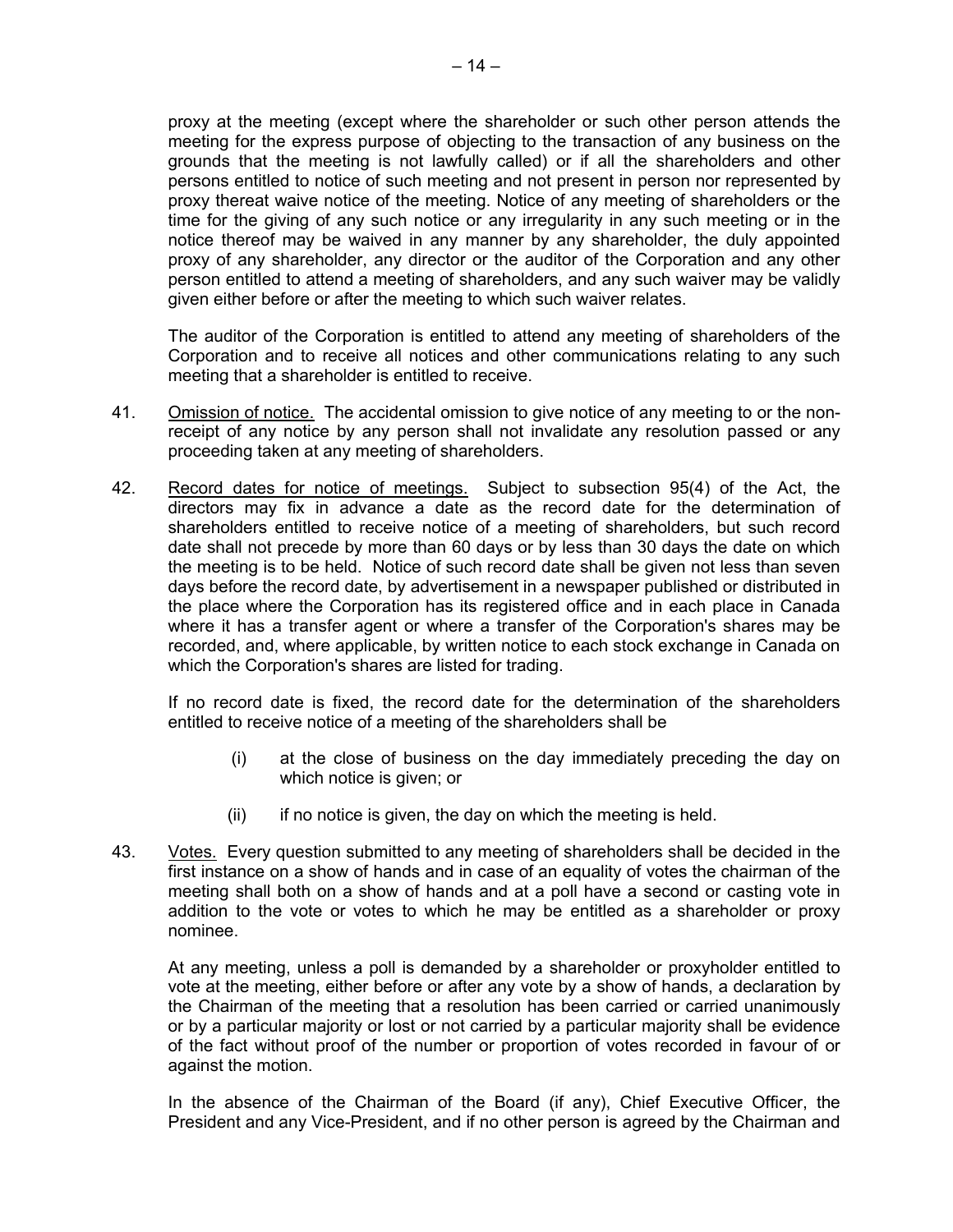the board to chair the meeting within 15 minutes from the start time fixed for the meeting, the shareholders present entitled to vote shall choose another director as chairman of the meeting and if no director is present or if all the directors present decline to take the chair then the shareholders present shall choose one of their number to be chairman.

If at any meeting a poll is demanded on the election of a chairman or on the question of adjournment or termination, the poll shall be taken forthwith without adjournment. If a poll is demanded on any other question or as to the election of directors, the poll shall be taken by ballot in such manner and either at once or later at the meeting or after adjournment as the chairman of the meeting directs. The result of a poll shall be deemed to be the resolution of the meeting at which the poll was demanded. A demand for a poll may be made either before or after any vote by show of hands and may be withdrawn.

Where two or more persons hold the same share or shares jointly, any one of such persons present at a meeting of shareholders has the right, in the absence of the other or others, to vote in respect of such share or shares, but if more than one of such persons are present or represented by proxy and vote, they shall vote together as one on the share or shares jointly held by them.

- 44. Persons Entitled to be Present. The only persons entitled to be present at a meeting of the shareholders shall be those entitled to attend or vote at the meeting, the directors, officers, auditor, legal counsel of the Corporation and others who, although not entitled to attend or vote, are entitled or required under any provision of the Act, the articles, bylaws or a unanimous shareholder agreement to be present at the meeting. Any other person may be admitted only on the invitation of the chairperson of the meeting or with the consent of the meeting.
- 45. Proxies. Votes at meetings of the shareholders may be given either personally or by proxy. At every meeting at which a shareholder is entitled to vote, every shareholder present in person and every proxyholder shall have one (1) vote on a show of hands. Upon a poll at which a shareholder is entitled to vote every shareholder present in person or by proxy shall (subject to the provisions, if any, of the Corporation's articles) have one (1) vote for every share registered in his name.

Every shareholder, including a shareholder that is a body corporate, entitled to vote at a meeting of shareholders may by means of a proxy appoint a proxyholder or proxyholders or one or more alternate proxyholders, who need not be shareholders, as nominee to attend and act at the meeting in the manner, to the extent and with the authority conferred by the proxy.

A proxy shall be executed by the shareholder or attorney authorized in writing or, if the shareholder is a body corporate, by an officer or attorney thereof duly authorized. If the Corporation is an "offering corporation" as defined in paragraph 1(1) of the Act, any such proxy appointing a proxyholder to attend and act at a meeting is only valid at the meeting in respect of which it is given or any adjournment thereof.

An instrument appointing a proxyholder may be in the following form or in such other form which complies with the regulations made under the Act and other applicable law and which the directors may approve from time to time:

"The undersigned shareholder of THE CALDWELL PARTNERS INTERNATIONAL INC. hereby appoints of , whom failing,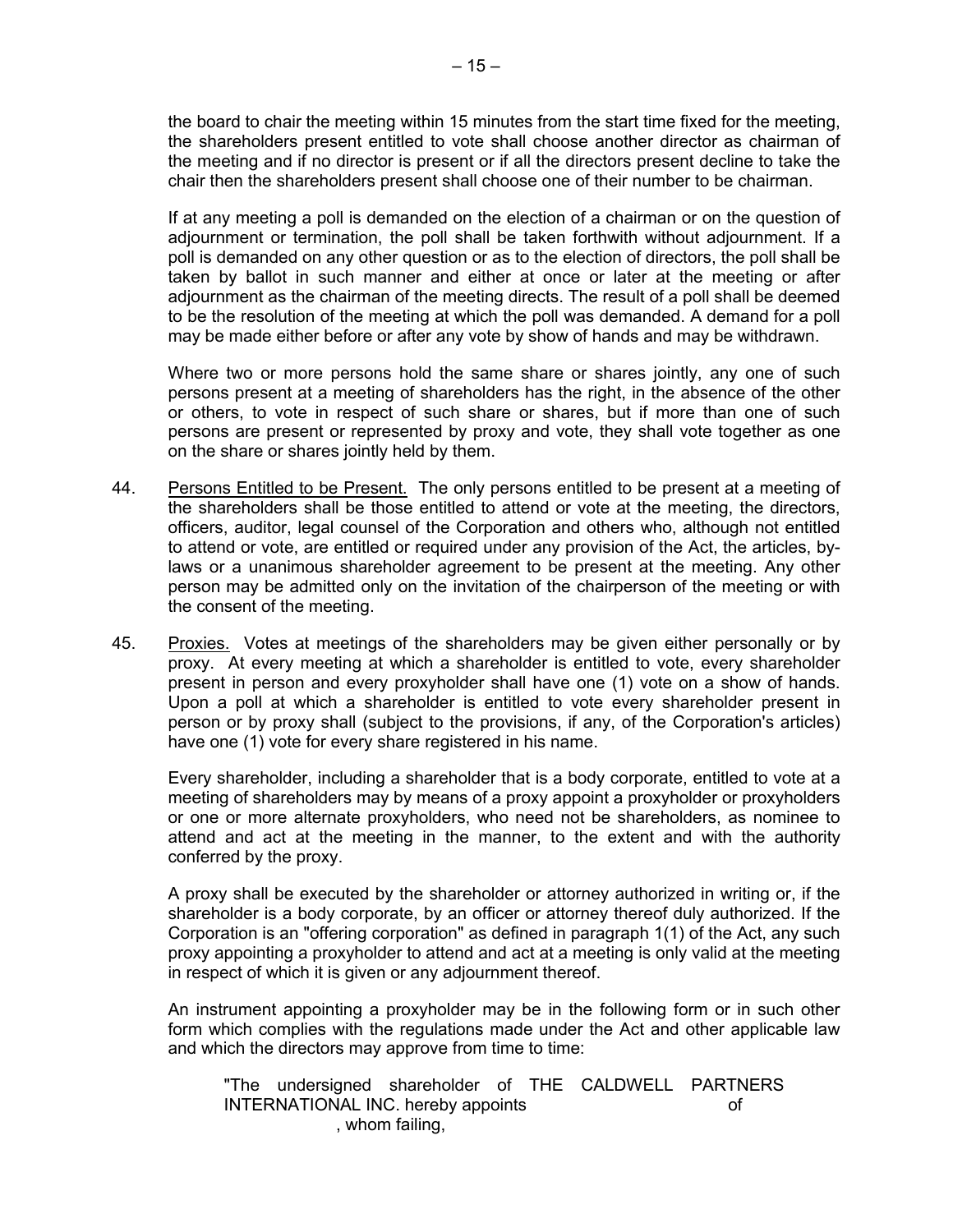Of as the nominee of the undersigned to attend and act for and on behalf of the undersigned at the meeting of the shareholders of the said Corporation to be held on the day of , 20 and at any adjournment thereof in the same manner, to the same extent and with the same power as if the undersigned were personally present at the said meeting or such adjournment thereof.

Dated the day of , 20.

## Signature of Shareholder

This form of proxy must be signed by a shareholder or his attorney authorized in writing or, if the shareholder is a body corporate, by an officer or attorney thereof duly authorized."

The directors may from time to time pass regulations regarding the lodging of instruments appointing a proxyholder at some place or places other than the place at which a meeting or adjourned meeting of shareholders is to be held and for particulars of such instruments to be e-mailed, faxed, sent in writing or otherwise communicated by electronic means that produces a written copy before the meeting or adjourned meeting to the Corporation or any agent of the Corporation appointed for the purpose of receiving such particulars and providing that instruments appointing a proxyholder so lodged may be voted upon as though the instruments themselves were produced at the meeting or adjourned meeting and votes given in accordance with such regulations shall be valid and shall be counted. The chairman of the meeting of shareholders may, subject to any regulations made as aforesaid, in his discretion accept e-mail, fax or written communication, or electronic communication that produces a written copy, as to the authority of anyone claiming to vote on behalf of and to represent a shareholder notwithstanding that no instrument of proxy conferring such authority has been lodged with the Corporation, and any votes given in accordance with such e-mail, fax, written or electronic communication accepted by the chairman of the meeting shall be valid and shall be counted.

46. Adjournment. The chairman of the meeting may with the consent of the meeting adjourn any meeting of shareholders from time to time to a fixed time and place and if the meeting is adjourned for less than thirty (30) days no notice of the time and place for the holding of the adjourned meeting need be given to any shareholder, other than by announcement at the earliest meeting that is adjourned. If a meeting of shareholders is adjourned by one or more adjournments for an aggregate of thirty (30) days or more, notice of the adjourned meeting shall be given as for an original meeting but, unless the meeting is adjourned by one or more adjournments for an aggregate of more than ninety (90) days, section 111 and section 112 of the Act do not apply. Any adjourned meeting shall be duly constituted if held in accordance with the terms of the adjournment, provided that a quorum is present thereat. The persons who formed a quorum at the original meeting are not required to form the quorum at the adjourned meeting. If there is no quorum present at the adjourned meeting, the original meeting shall be deemed to have terminated forthwith after its adjournment. Any business may be brought before or dealt with at any adjourned meeting which might have been brought before or dealt with at the original meeting in accordance with the notice calling the same.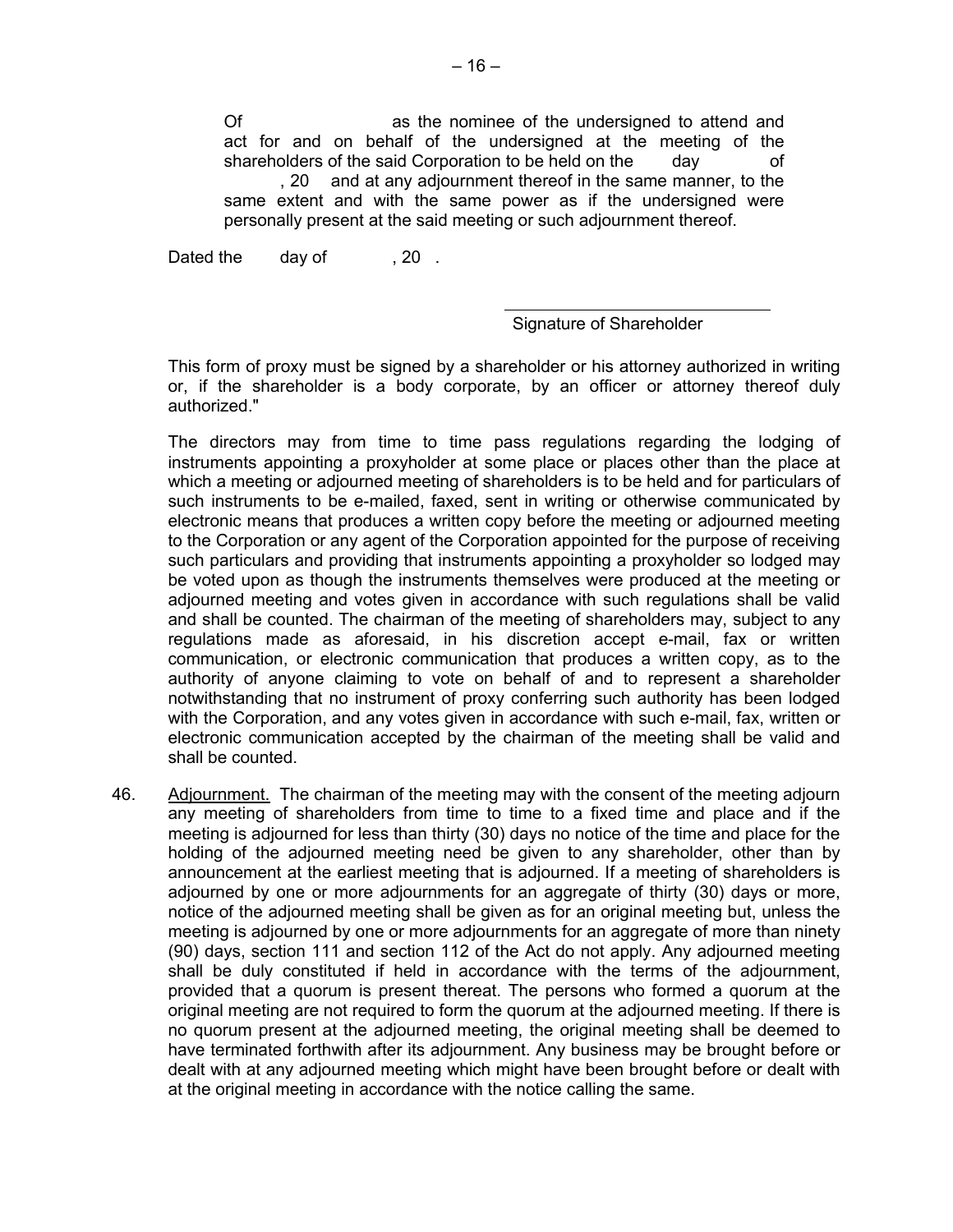47. Quorum. Two (2) persons present and each holding or representing by proxy at least one (1) issued share of the Corporation shall be a quorum of any meeting of shareholders for the choice of a chairman of the meeting and for the adjournment of the meeting to a fixed time and place but may not transact any other business; for all other purposes a quorum for any meeting shall be persons present not being less than two (2) in number and holding or representing by proxy not less than 10% of the votes attaching to all the issued shares of the Corporation. If a quorum is present at the opening of a meeting of shareholders, the shareholders present may proceed with the business of the meeting, notwithstanding that a quorum is not present throughout the meeting.

Notwithstanding the foregoing, if the Corporation has only one shareholder, or only one shareholder of any class or series of shares, the shareholder present in person or by proxy constitutes a meeting and a quorum for such meeting.

#### SHARES AND TRANSFERS

- 48. Issuance. Subject to the articles of the Corporation and any unanimous shareholder agreement, shares in the Corporation may be issued at such time and issued to such persons and for such consideration as the directors may determine.
- 49. Security certificates. Security certificates (and the form of transfer power on the reverse side thereof) shall (subject to compliance with section 56 of the Act) be in such form as the directors may from time to time by resolution approve and, subject to subsection 55(3) of the Act, such certificates shall be signed manually by at least one director or officer of the Corporation or by or on behalf of a registrar, transfer agent, branch transfer agent or issuing or other authenticating agent of the Corporation, or by a trustee who certifies it in accordance with a trust indenture, and any additional signatures required on a security certificate may be printed or otherwise mechanically reproduced thereon. Notwithstanding any change in the persons holding an office between the time of actual signing and the issuance of any certificate and notwithstanding that a person signing may not have held office at the date of issuance of such certificate, any such certificate so signed shall be valid and binding upon the Corporation.
- 50. Transfer agents. For each class of securities and warrants issued by the Corporation, the directors may from time to time by resolution appoint or remove,
	- (a) a trustee, transfer agent or other agent to keep the securities register and the register of transfer and one or more persons or agents to keep branch registers; and
	- (b) a registrar, trustee or agent to maintain a record of issued security certificates and warrants,

and subject to section 48 of the Act, one person may be appointed for the purposes of both clauses (a) and (b) in respect of all securities and warrants of the Corporation or any class or classes thereof.

51. Surrender of security certificates. Subject to the Act, no transfer of a security issued by the Corporation shall be recorded or registered unless and until (i) the certificate representing the security to be transferred has been surrendered and cancelled or (ii) if no security certificate has been issued by the Corporation in respect of such share, a duly executed security transfer power in respect thereof has been presented for registration.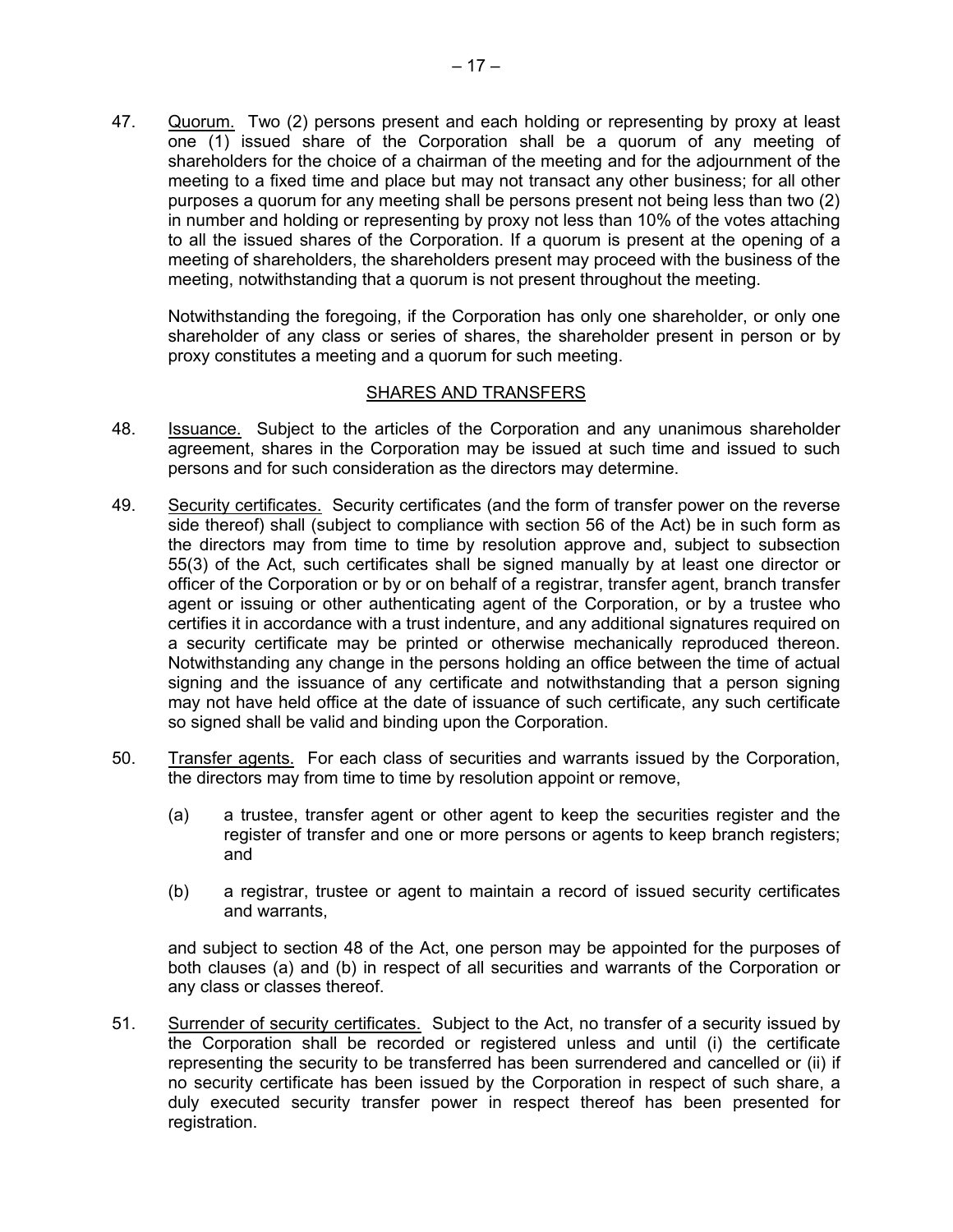52. Defaced, destroyed, stolen or lost security certificates. In case of the defacement, destruction, theft or loss of a security certificate, the fact of such defacement, destruction, theft or loss shall be reported by the owner to the Corporation or to an agent of the Corporation (if any) acting on behalf of the Corporation, with a statement verified by oath or statutory declaration as to the defacement, destruction, theft or loss and the circumstances concerning the same and with a request for the issuance of a new security certificate to replace the one so defaced, destroyed, stolen or lost. Upon the giving to the Corporation (or, if there be an agent, hereinafter in this paragraph referred to as the "Corporation's agent", then to the Corporation and the Corporation's agent) of an indemnity bond of a surety company in such form as is approved by the directors or by the Chairman of the Board (if any), the President, a Vice-President, the Secretary or the Treasurer of the Corporation, indemnifying the Corporation (and the Corporation's agent if any) against all loss, damage and expense, which the Corporation and/or the Corporation's agent may suffer or be liable for by reason of the issuance of a new security certificate to such shareholder, and provided the Corporation or the Corporation's agent does not have notice that the security has been acquired by a bona fide purchaser, a new security certificate may be issued in replacement of the one defaced, destroyed, stolen or lost, if such issuance is ordered and authorized by any one of the Chairman of the Board (if any), the President, a Vice-President, the Secretary or the Treasurer of the Corporation or by resolution of the directors.

## **DIVIDENDS**

53. The directors may from time to time by resolution declare and the Corporation may pay dividends on its issued shares, subject to the provisions (if any) of the Corporation's articles.

The directors shall not declare and the Corporation shall not pay a dividend if there are reasonable grounds for believing that:

- (a) the Corporation is, or, after the payment, would be unable to pay its liabilities as they become due; or
- (b) the realizable value of the Corporation's assets would thereby be less than the aggregate of its liabilities and stated capital of all classes.

The directors may declare and the Corporation may pay a dividend by issuing fully paid shares of the Corporation or options or rights to acquire fully paid shares of the Corporation and, subject to section 38 of the Act, the Corporation may pay a dividend in money or property.

- 54. In case several persons are registered as the joint holders of any securities of the Corporation, any one of such persons may give effectual receipts for all dividends and payments on account of dividends, principal, interest and/or redemption payments on redemption of securities (if any) subject to redemption in respect of such securities.
- 55. To the extent permitted by law, any dividend or other distribution that remains unclaimed after a period of two years from the date on which the dividend has been declared to be payable is forfeited and will revert to the Corporation.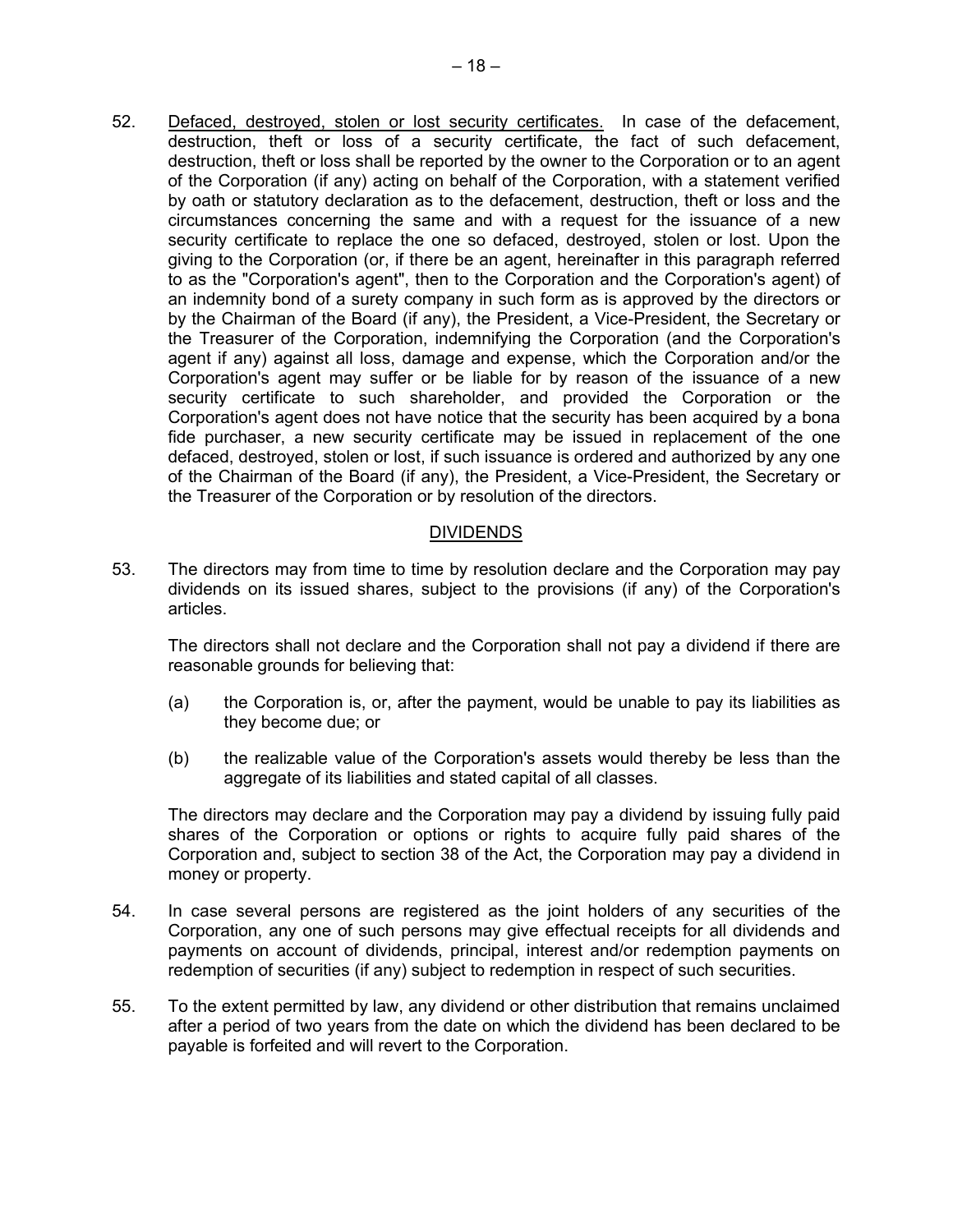#### RECORD DATES

56. Subject to section 95 of the Act, the directors may fix in advance a date as the record date for the determination of shareholders (i) entitled to receive payment of a dividend, (ii) entitled to participate in a liquidation or distribution, or (iii) for any other purpose except the right to receive notice of or to vote at a meeting of shareholders, but such record date shall not precede by more than 50 days the particular action to be taken.

If no record is fixed, the record date for the determination of shareholders for any purpose, other than to establish a record date for the determination of shareholders entitled to receive notice of a meeting of shareholders or to vote, shall be the close of business on the day on which the directors pass the resolution relating thereto.

## VOTING SECURITIES IN OTHER ISSUERS

57. All securities of any other body corporate or issuer of securities carrying voting rights held from time to time by the Corporation may be voted at all meetings of shareholders, bondholders, debenture holders or holders of such securities, as the case may be, of such other body corporate or issuer and in such manner and by such person or persons as the directors of the Corporation shall from time to time determine and authorize by resolution. The duly authorized signing officers of the Corporation may also from time to time execute and deliver for and on behalf of the Corporation proxies and/or arrange for the issuance of voting certificates and/or other evidence of the right to vote in such names as they may determine without the necessity of a resolution or other action by the directors.

### NOTICES, ETC.

- 58. Service. Any notice or other document required to be given or sent by the Corporation to any shareholder or director of the Corporation shall be delivered personally or sent by prepaid mail or by e-mail, fax or other electronic means that produces a written copy addressed to:
	- (a) the shareholder at his or her latest address as shown on the records of the Corporation or its transfer agent; and
	- (b) the director at his latest address as shown in the records of the Corporation or in the last notice filed under the Corporations Information Act, whichever is the more current.

With respect to every notice or other document sent by prepaid mail it shall be sufficient to prove that the envelope or wrapper containing the notice or other document was properly addressed and put into a post office or into a post office letter box and shall be deemed to be received by the addressee on the fifth day after mailing.

- 59. If the Corporation sends a notice or document to a shareholder and the notice or document is returned on three consecutive occasions because the shareholder cannot be found, the Corporation is not required to send any further notices or documents to the shareholder until he or she informs the Corporation in writing of his or her new address.
- 60. Shares registered in more than one name. All notices or other documents shall, with respect to any shares in the capital of the Corporation registered in more than one name, be given to whichever of such persons is named first in the records of the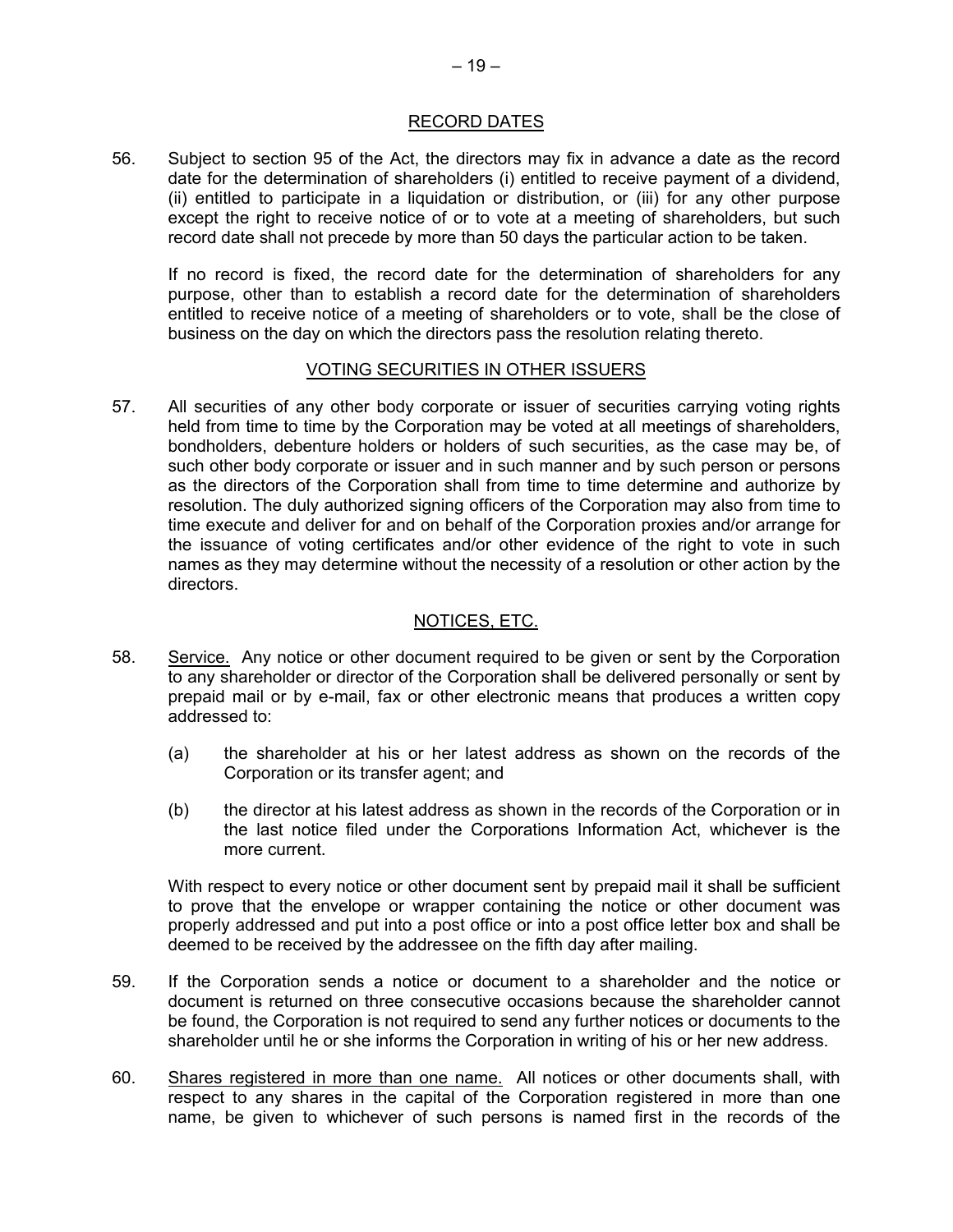Corporation and any notice or other document so given shall be sufficient notice or delivery of such document to all the holders of such shares.

- 61. Persons becoming entitled by operation of law. Every person who by operation of law, transfer or by any other means whatsoever shall become entitled to any shares in the capital of the Corporation shall be bound by every notice or other document in respect of such shares which prior to the name and address of the shareholder being entered on the records of the Corporation shall have been duly given to the person or persons from whom he derives his title to such shares.
- 62. Deceased shareholder. Any notice or other document delivered or sent by post or left at the address of any shareholder as the same appears in the records of the Corporation shall, notwithstanding that such shareholder be then deceased and whether or not the Corporation has notice of his or her decease, be deemed to have been duly served in respect of the shares held by such shareholder (whether held solely or with other persons) until some other person be entered in his or her stead in the records of the Corporation as the holder or one of the holders thereof and such service shall for all purposes be deemed a sufficient service of such notice or other document on his heirs, executors or administrators and all persons (if any) interested with him or her in such shares.
- 63. Signatures to notices. The signature of any director or officer of the Corporation to any notice may be written, printed or otherwise mechanically reproduced.
- 64. Computation of time. Where a given number of days' notice or notice extending over any period is required to be given under any provisions of the articles or by-laws of the Corporation, the day of service, posting or other communication of the notice shall not be counted in such number of days or other period, and such number of days or other period shall commence on the day following the day of service, posting or other communication of the notice and shall terminate at midnight of the last day of the period except that if the last day of the period falls on a Sunday or holiday the period shall terminate at midnight of the day next following that is not a Sunday or holiday.
- 65. Proof of service. A certificate of any officer of the Corporation in office at the time of the making of the certificate or of an agent of the Corporation as to facts in relation to the mailing or delivery or service of any notice or other documents to any shareholder, director, officer or auditor or publication of any notice or other document shall be conclusive evidence thereof and shall be binding on every shareholder, director, officer or auditor of the Corporation, as the case may be.

## CHEQUES, DRAFTS, NOTES, ETC.

66. All cheques, drafts or orders for the payment of money and all notes, acceptances and bills of exchange shall be signed by such officer or officers or other person or persons, whether or not officers of the Corporation, and in such manner as the directors may from time to time designate by resolution.

# CUSTODY OF SECURITIES

67. All securities (including warrants) owned by the Corporation may, if the directors determine it to be appropriate, be lodged (in the name of the Corporation) with a chartered bank or a trust company or in a safety deposit box or, if so authorized by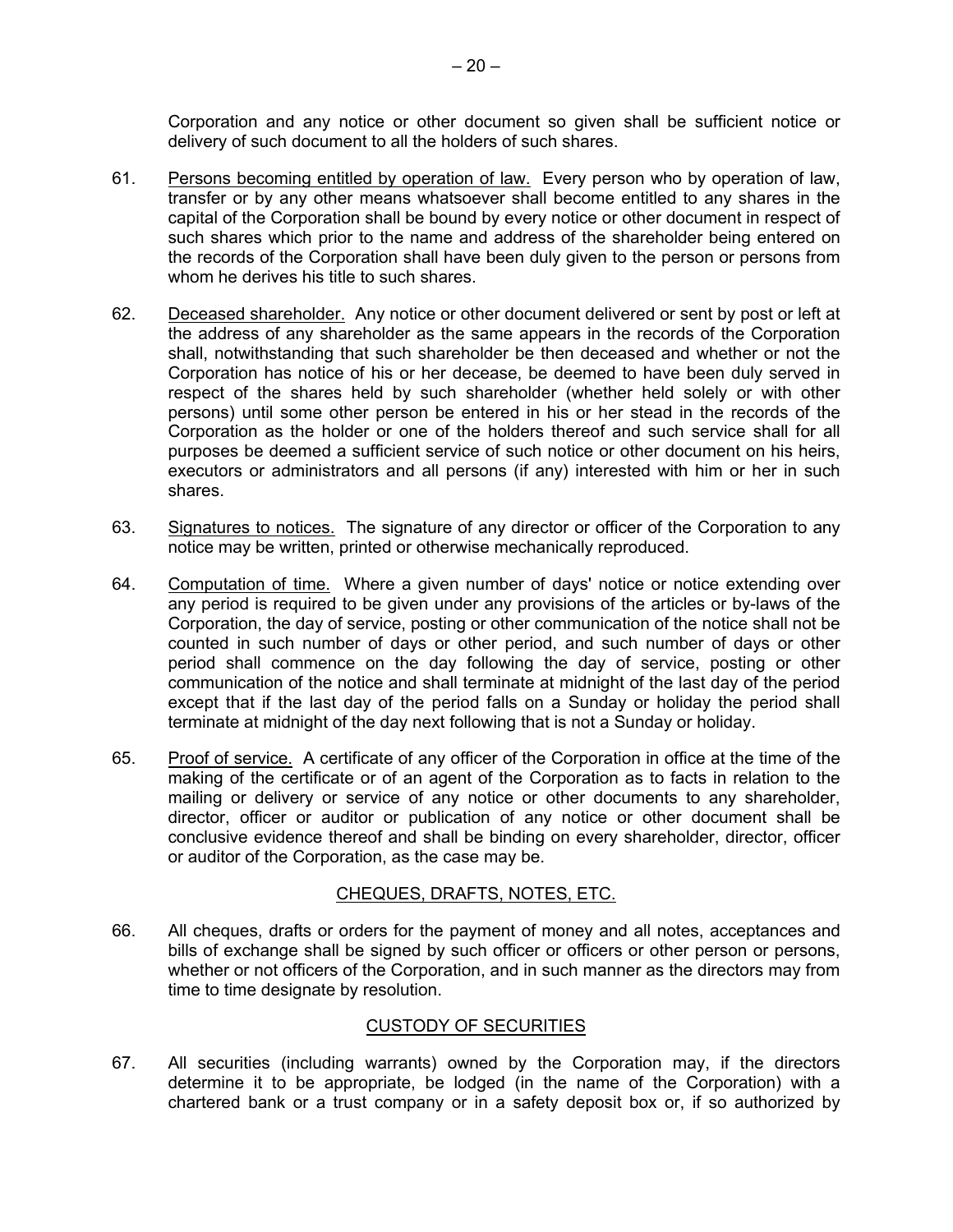resolution of the directors, with such other depositaries or in such other manner as may be determined from time to time by the directors.

All securities (including warrants) belonging to the Corporation may be issued and held in the name of a nominee or nominees of the Corporation (and if issued or held in the names of more than one nominee shall be held in the names of the nominees jointly with right of survivorship) and shall be endorsed in blank with endorsement guaranteed in order to enable transfer thereof to be completed and registration thereof to be effected.

## EXECUTION OF CONTRACTS, ETC.

68. Contracts through which the Corporation becomes entitled to receive revenue for assignments performed may be signed by any partner of the Corporation in person or by an agent of such partner. Other contracts, documents or instruments in writing requiring the signature of the Corporation may be signed by any two of the President, Chief Executive Officer or Chief Financial Officer, any Vice President or any director and all contracts, documents or instruments in writing so signed shall be binding upon the Corporation without any further authorization or formality. The directors are authorized from time to time by resolution to appoint any officer or officers or any other person or persons on behalf of the Corporation either to sign contracts, documents or instruments in writing generally or to sign specific contracts, documents or instruments in writing.

The corporate seal of the Corporation may, when required, be affixed to contracts, documents or instruments in writing signed as aforesaid or by an officer or officers, person or persons appointed as aforesaid by resolution of the board of directors.

The term "contracts, documents or instruments in writing" as used in this by-law shall include deeds, mortgages, hypothecs, charges, conveyances, transfers and assignments of property, real or personal, immovable or movable, powers of attorney, agreements, releases, receipts and discharges for the payment of money or other obligations, conveyances, transfers and assignments of securities and all paper writings.

In particular, without limiting the generality of the foregoing, such officers and/or directors are authorized to sell, assign, transfer, exchange, convert or convey all securities owned by or registered in the name of the Corporation and to sign and execute (under the seal of the Corporation or otherwise) all assignments, transfers, conveyances, powers of attorney and other instruments that may be necessary for the purpose of selling, assigning, transferring, exchanging, converting or conveying any such securities.

The signature or signatures of any such officer or director of the Corporation and/or of any other officer or officers, person or persons appointed as aforesaid by resolution of the directors may, if specifically authorized by resolution of the directors, be printed, engraved, lithographed or otherwise mechanically reproduced upon all contracts, documents or instruments in writing or bonds, debentures or other securities of the Corporation executed or issued by or on behalf of the Corporation and all contracts, documents or instruments in writing or securities of the Corporation on which the signature or signatures of any of the foregoing officers, directors or persons shall be so reproduced, by authorization by resolution of the directors, shall be deemed to have been manually signed by such officers, directors or persons whose signature or signatures is or are so reproduced and shall be as valid to all intents and purposes as if they had been signed manually and notwithstanding that the officers, directors or persons whose signature or signatures is or are so reproduced may have ceased to hold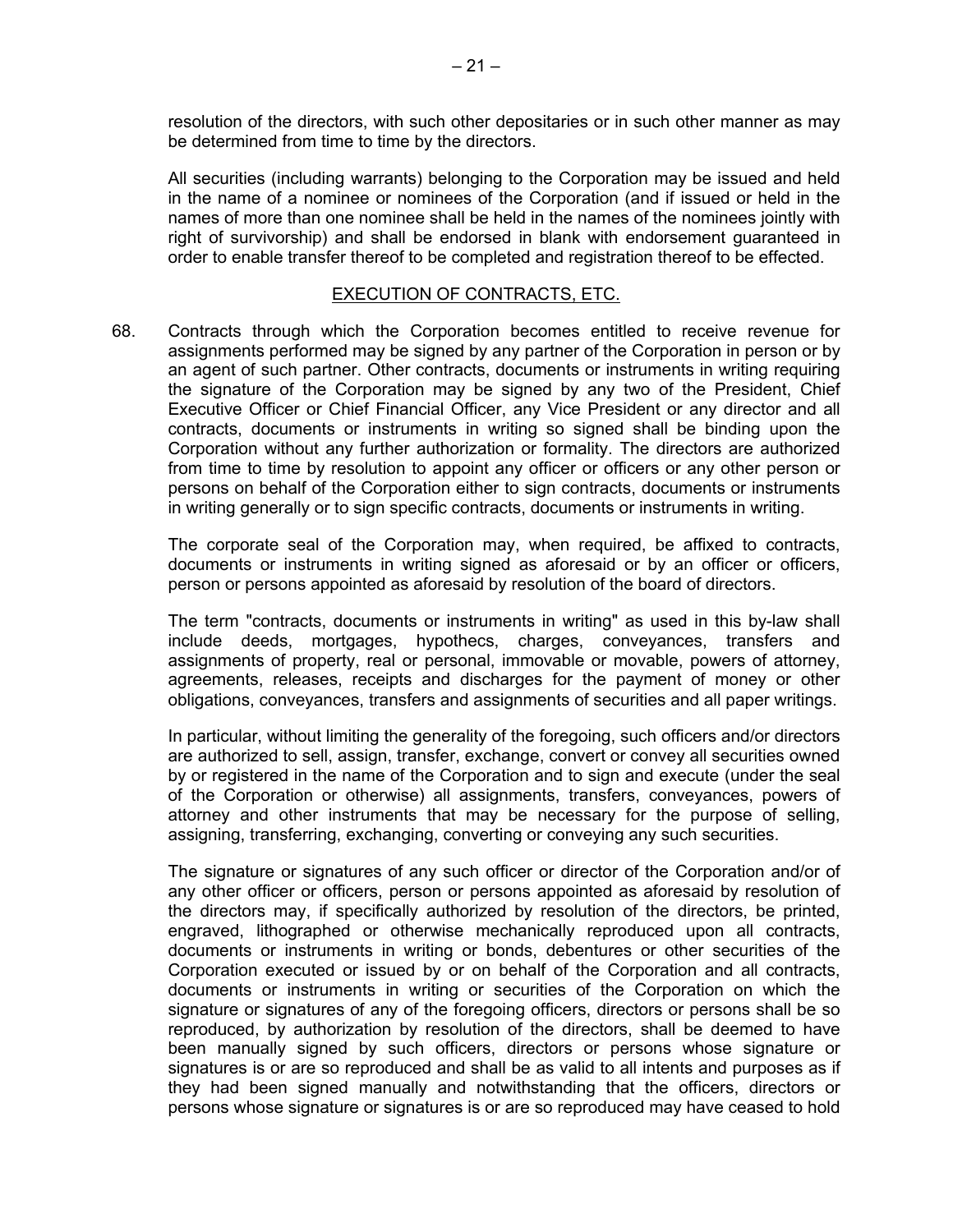office at the date of the delivery or issue of such contracts, documents or instruments in writing or securities of the Corporation.

## ENFORCEMENT OF LIEN FOR INDEBTEDNESS

69. Unless the Corporation has shares listed on a stock exchange recognized by the Ontario Securities Commission, the Corporation has a lien on shares registered in the name of a shareholder or his legal representative for a debt of that shareholder to the Corporation. The directors of the Corporation may authorize the Corporation to apply any dividends or other distributions paid or payable on or in respect of the share or shares in respect of which the Corporation has such a lien in repayment of the debt of that shareholder to the Corporation.

## FINANCIAL YEAR

70. The financial year of the Corporation shall terminate on such day in each year as the board of directors may from time to time by resolution determine.

## FORUM SELECTION

71. Unless the Corporation consents in writing to the selection of an alternative forum, the Superior Court of Justice of the Province of Ontario, Canada and the appellate Courts therefrom (or, failing such court, any other "court" as defined in the Act having jurisdiction and the appellate Courts therefrom), shall, to the fullest extent permitted by law, be the sole and exclusive forum for (i) any derivative action or proceeding brought on behalf of the Corporation; (ii) any action or proceeding asserting a claim of breach of a fiduciary duty owed by any director, officer, or other employee of the Corporation to the Corporation; (iii) any action or proceeding asserting a claim arising pursuant to any provision of the Act or the articles or the by-laws of the Corporation (as either may be amended from time to time); or (iv) any action or proceeding asserting a claim otherwise related to the "affairs" (as defined in the Act) of the Corporation. If any action or proceeding the subject matter of which is within the scope of the preceding sentence is filed in a Court other than a Court located within the Province of Ontario (a "**Foreign Action**") in the name of any securityholder, such securityholder shall be deemed to have consented to (i) the personal jurisdiction of the provincial and federal Courts located within the Province of Ontario in connection with any action or proceeding brought in any such Court to enforce the preceding sentence and (ii) having service of process made upon such securityholder in any such action or proceeding by service upon such securityholder's counsel in the Foreign Action as agent for such securityholder.

#### PARAMOUNTCY

72. In the event of any conflict between any provision of this by-law and the Act or the articles, the provision of the Act or the articles shall prevail.

## REPEAL

73. All previous by-laws of the Corporation are repealed as of the coming into force of this by-law provided that such repeal shall not affect the previous operation of any by-law so repealed or affect the validity of any act done or right, privilege, obligation, or liability acquired or incurred under or the validity of any contract or agreement made pursuant to any such by-law prior to its repeal. All officers and persons acting under any by-law so repealed shall continue to act as if appointed under the provisions of this by-law and all